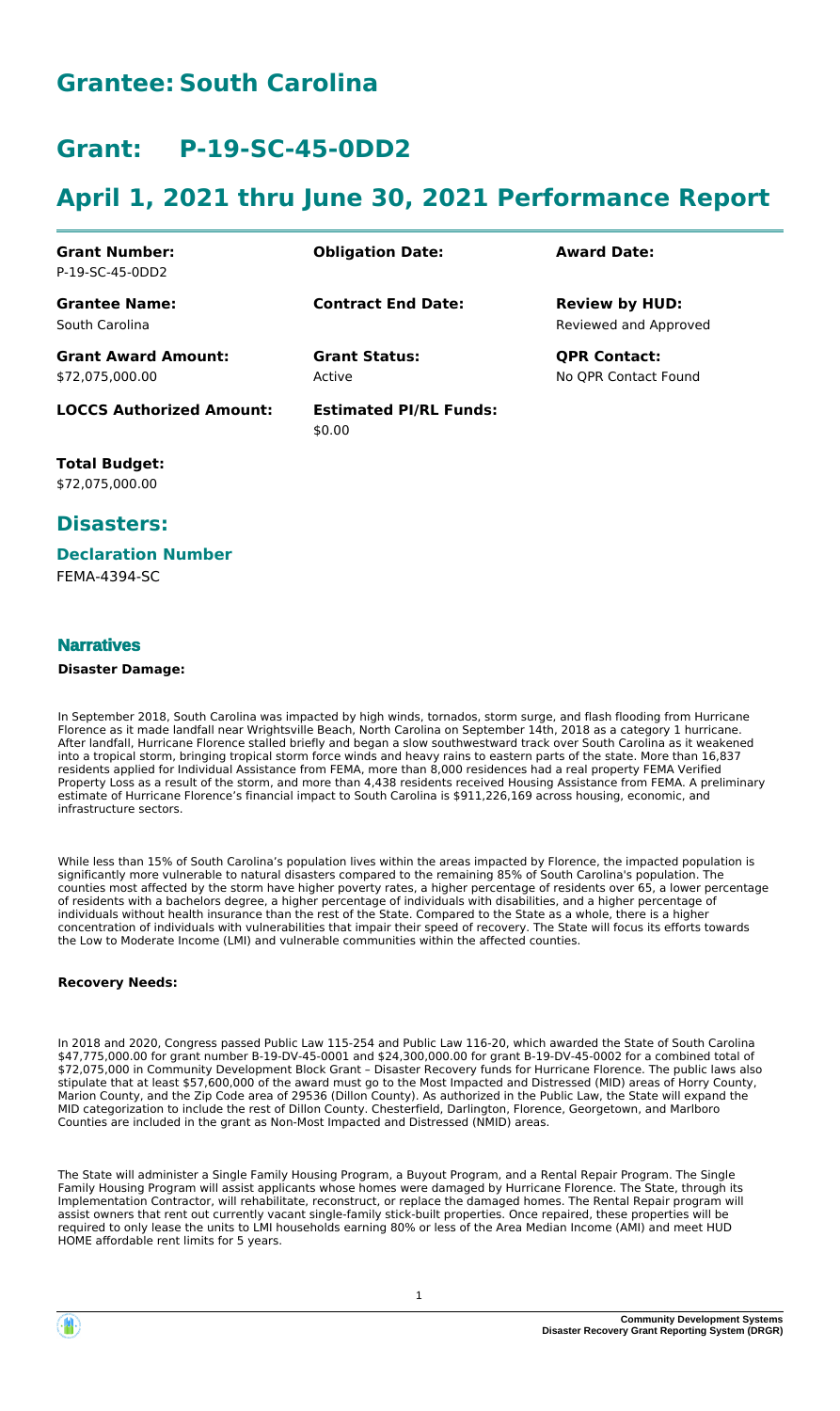The State will also administer a Buyout Program within the MID counties. This program will assist property owners within a FEMA designated 100 year floodplain that suffered damage to their home from Hurricane Florence by offering to purchase their home at pre-disaster fair market value. Following the purchase, the State will demolish the damaged house and emplace a Conservation Covenant on the property, preventing further residential or commercial development of the land. The property will then be transferred to either local governments, non-profit organizations, or other entities. This program seeks to remove disaster-prone homes and structures from the floodplain and to encourage the previous homeowner to relocate to an area of reduced flood risk.

| <b>Overall</b>                                     | <b>This Report Period</b> | <b>To Date</b>  |
|----------------------------------------------------|---------------------------|-----------------|
| <b>Total Projected Budget from All Sources</b>     | \$0.00                    | \$72,075,000.00 |
| B-19-DV-45-0001                                    | \$0.00                    | \$47,775,000.00 |
| B-19-DV-45-0002                                    | \$0.00                    | \$24,300,000.00 |
| <b>Total Budget</b>                                | \$0.00                    | \$72,075,000.00 |
| B-19-DV-45-0001                                    | \$0.00                    | \$47,775,000.00 |
| B-19-DV-45-0002                                    | \$0.00                    | \$24,300,000.00 |
| <b>Total Obligated</b>                             | \$1,500,000.00            | \$1,500,000.00  |
| B-19-DV-45-0001                                    | \$800,000.00              | \$800,000.00    |
| B-19-DV-45-0002                                    | \$700,000.00              | \$700,000.00    |
| <b>Total Funds Drawdown</b>                        | \$254,854.46              | \$254,854.46    |
| B-19-DV-45-0001                                    | \$167,049.41              | \$167,049.41    |
| B-19-DV-45-0002                                    | \$87,805.05               | \$87,805.05     |
| <b>Program Funds Drawdown</b>                      | \$254,854.46              | \$254,854.46    |
| B-19-DV-45-0001                                    | \$167,049.41              | \$167,049.41    |
| B-19-DV-45-0002                                    | \$87,805.05               | \$87,805.05     |
| <b>Program Income Drawdown</b>                     | \$0.00                    | \$0.00          |
| B-19-DV-45-0001                                    | \$0.00                    | \$0.00          |
| B-19-DV-45-0002                                    | \$0.00                    | \$0.00          |
| <b>Program Income Received</b>                     | \$0.00                    | \$0.00          |
| B-19-DV-45-0001                                    | \$0.00                    | \$0.00          |
| B-19-DV-45-0002                                    | \$0.00                    | \$0.00          |
| <b>Total Funds Expended</b>                        | \$254,854.46              | \$254,854.46    |
| B-19-DV-45-0001                                    | \$167,049.41              | \$167,049.41    |
| B-19-DV-45-0002                                    | \$87,805.05               | \$87,805.05     |
| <b>HUD Identified Most Impacted and Distressed</b> | \$203,170.89              | \$203,170.89    |
| B-19-DV-45-0001                                    | \$132,926.85              | \$132,926.85    |
| B-19-DV-45-0002                                    | \$70,244.04               | \$70,244.04     |
| <b>Other Funds</b>                                 | \$0.00                    | \$0.00          |
| Match Funds                                        | \$0.00                    | \$0.00          |
| Non-Match Funds                                    | \$0.00                    | \$0.00          |
| <b>Funds Expended</b>                              |                           |                 |

| <b>Overall</b>                      | <b>This Period</b> | <b>To Date</b> |
|-------------------------------------|--------------------|----------------|
| South Carolina Office of Resilience | \$254.854.46       | \$254.854.46   |

### **Progress Toward Required Numeric Targets**

| <b>Requirement</b>                  | <b>Target</b>   | <b>Projected</b> | <b>Actual</b> |
|-------------------------------------|-----------------|------------------|---------------|
| <b>Overall Benefit Percentage</b>   | 70.00%          | $.00\%$          | N/A           |
| <b>Minimum Non Federal Match</b>    | \$.00           | \$.00            | \$.00         |
| <b>Overall Benefit Amount</b>       | \$46,900,000.00 | \$.00            | \$.00         |
| <b>Limit on Public Services</b>     | \$.00           | \$.00            | \$.00         |
| <b>Limit on Admin/Planning</b>      | \$.00           | \$5.075.000.00   | \$.00         |
| <b>Limit on Admin</b>               | \$.00           | \$3,603,750.00   | \$.00         |
| <b>Most Impacted and Distressed</b> | \$.00           | \$57.660.000.00  | \$203.170.89  |

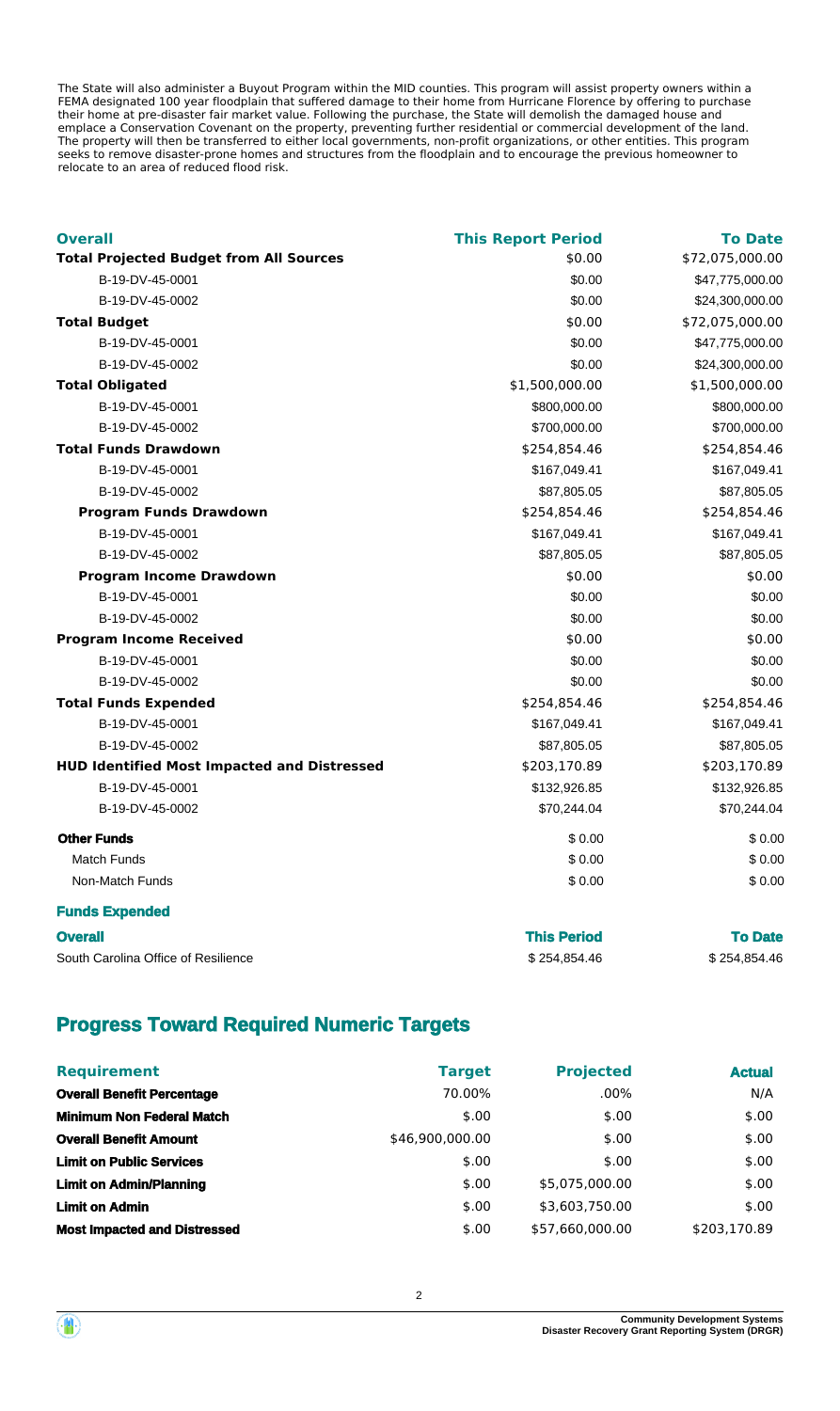### **Overall Progress Narrative:**

This Quarterly Progress Report (QPR) is the 2nd published for grant number P-19-SC-45-0DD2, which includes both B-19-DV-45-0001 and B-19-DV-45-0002 grants, by the state of South Carolina, where over 25 Olympians call home or have studied at its universities. The South Carolina Office of Resilience through the South Carolina Disaster Recovery Division and its procured contractor Horne, LLP (the State) will discuss its progress between 1 April and 30 June in the QPR below. The Stateâ¿¿s efforts reflect a grant it received from the Department of Housing and Urban Development (HUD) to rebuild South Carolina from damage caused by the September 2018 Hurricane Florence (DR-4394).

The State completed its first 5 homes this quarter, with all 5 belonging to Low to Moderate Income (LMI) households in Most Impacted and Distressed (MID) counties. The program is in its beginning phase, working towards increasing its construction rate and getting more homes through the preconstruction phase. Prior to construction, the home must complete a Tier II Site Specific Environmental Review, which delves into the homeâ¿¿s location relative to the flood plain, the homeâ¿¿s Leadbased Paint status, the potential historical significance of the home, and other important HUD, Program, and local requirements. An Estimated Cost of Repair and Work Order are created after the Tier II review. The home is then assigned to a general construction contractor by Horne, LLP and goes through a homeowner signing process before construction officially begins.

Once it has finished the intake period and processed applications, the State will begin to ask applicants living in MID counties and in the 100 year flood plain if they would like to participate in its Buyout Program. If they accept, the house will be appraised at its fair market value prior to disaster and additional incentives may be provided if they are eligible for them. After the home has been purchased by the State, it will demolish the house and transform the land into its natural state as part of the surrounding flood plain. A non-development conservation covenant will be emplaced on the land, preventing any new commercial or residential construction. A Unit of General Local Government, Non-profit organization, or other entity will then be given the land and its maintenance responsibilities. Participation in the program is 100% voluntary and applicants may still participate in the Housing Rehabilitation program.

Currently, the State is accepting applications for property owners to participate in its Affordable Rental program. Construction has not yet begun for this program.

The State continues to take action to affirmatively further fair housing throughout our CDBG-DR and CDBG-MIT programs by consistently showing concentrated efforts to serve the LMI population. In addition to serving the LMI population, the State continues to prioritize the needs of the elderly, disabled, and female-headed households.

Additionally, the contract report required by Public Law 115-254 and Public Law 116-20 is attached to the Administration Activity.

## **Project Summary**

| <b>Project #, Project Title</b> | <b>This Report</b>                      | <b>To Date</b>                          |                                         |  |
|---------------------------------|-----------------------------------------|-----------------------------------------|-----------------------------------------|--|
|                                 | <b>Program Funds</b><br><b>Drawdown</b> | <b>Project Funds</b><br><b>Budgeted</b> | <b>Program Funds</b><br><b>Drawdown</b> |  |
| 1A, Program Administration      | \$117,709.08                            | \$3,603,750.00                          | \$117,709.08                            |  |
| B-19-DV-45-0001                 | \$77,716.80                             | \$2,388,750.00                          | \$77,716.80                             |  |
| B-19-DV-45-0002                 | \$39,992.28                             | \$1,215,000.00                          | \$39,992.28                             |  |
| 2P, Program Planning            | \$117,348.96                            | \$1,471,250.00                          | \$117,348.96                            |  |
| B-19-DV-45-0001                 | \$77,454.76                             | \$975,219.82                            | \$77,454.76                             |  |
| B-19-DV-45-0002                 | \$39,894.20                             | \$496,030.18                            | \$39,894.20                             |  |
| 3H, Single Family Housing       | \$19,796.42                             | \$56,000,000.00                         | \$19,796.42                             |  |
| B-19-DV-45-0001                 | \$11,877.85                             | \$33,411,030.18                         | \$11,877.85                             |  |
| B-19-DV-45-0002                 | \$7,918.57                              | \$22,588,969.82                         | \$7,918.57                              |  |
| 4B, Buyout Program              | \$0.00                                  | \$10,000,000.00                         | \$0.00                                  |  |
| B-19-DV-45-0001                 | \$0.00                                  | \$10,000,000.00                         | \$0.00                                  |  |
| B-19-DV-45-0002                 | \$0.00                                  | \$0.00                                  | \$0.00                                  |  |
| 5R, Affordable Rental Program   | \$0.00                                  | \$1,000,000.00                          | \$0.00                                  |  |
| B-19-DV-45-0001                 | \$0.00                                  | \$1,000,000.00                          | \$0.00                                  |  |
| B-19-DV-45-0002                 | \$0.00                                  | \$0.00                                  | \$0.00                                  |  |
| 9999, Restricted Balance        | \$0.00                                  | \$0.00                                  | \$0.00                                  |  |
| B-19-DV-45-0001                 | \$0.00                                  | \$0.00                                  | \$0.00                                  |  |
| B-19-DV-45-0002                 | \$0.00                                  | \$0.00                                  | \$0.00                                  |  |

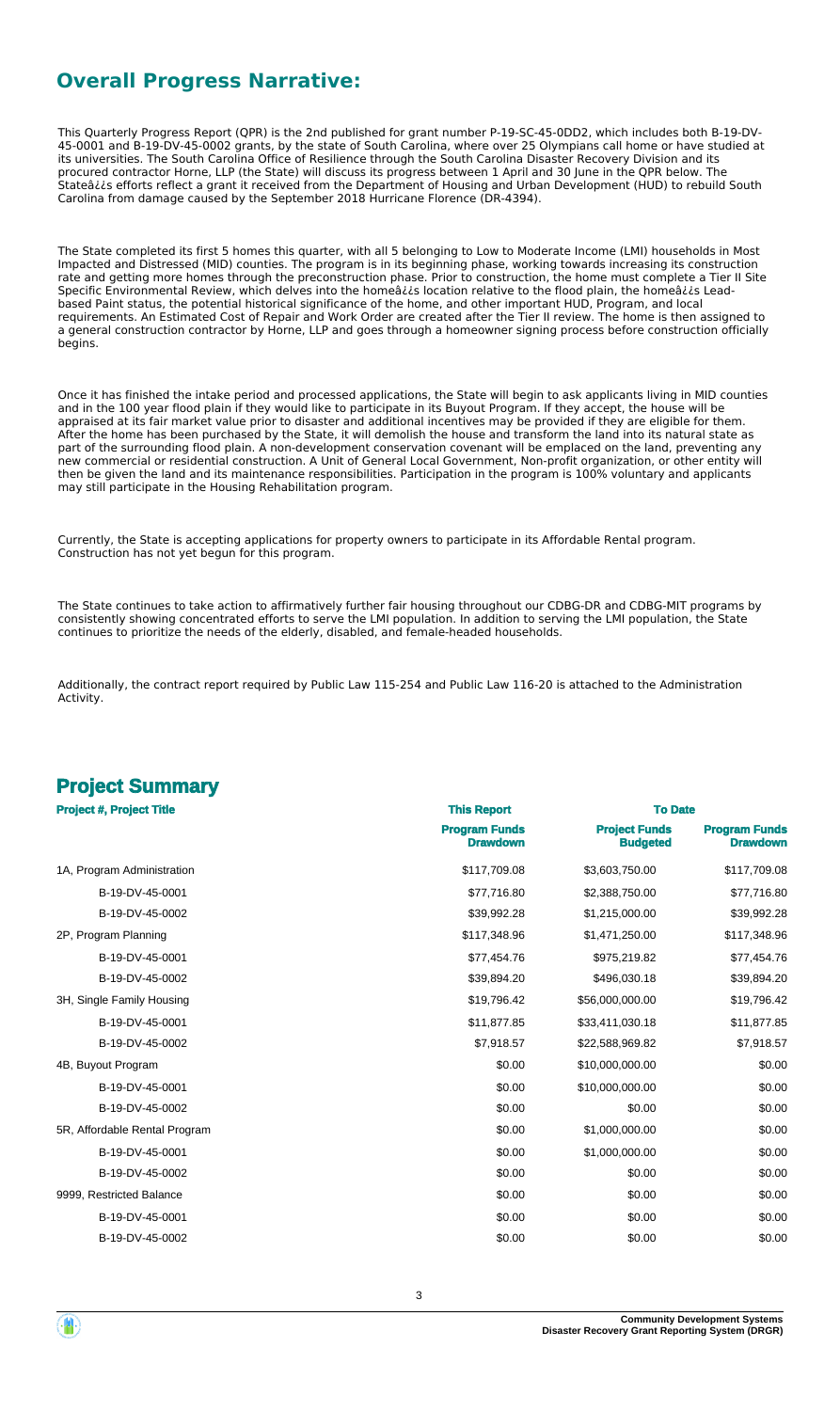## **Activities**

**Project # / 1A / Program Administration**

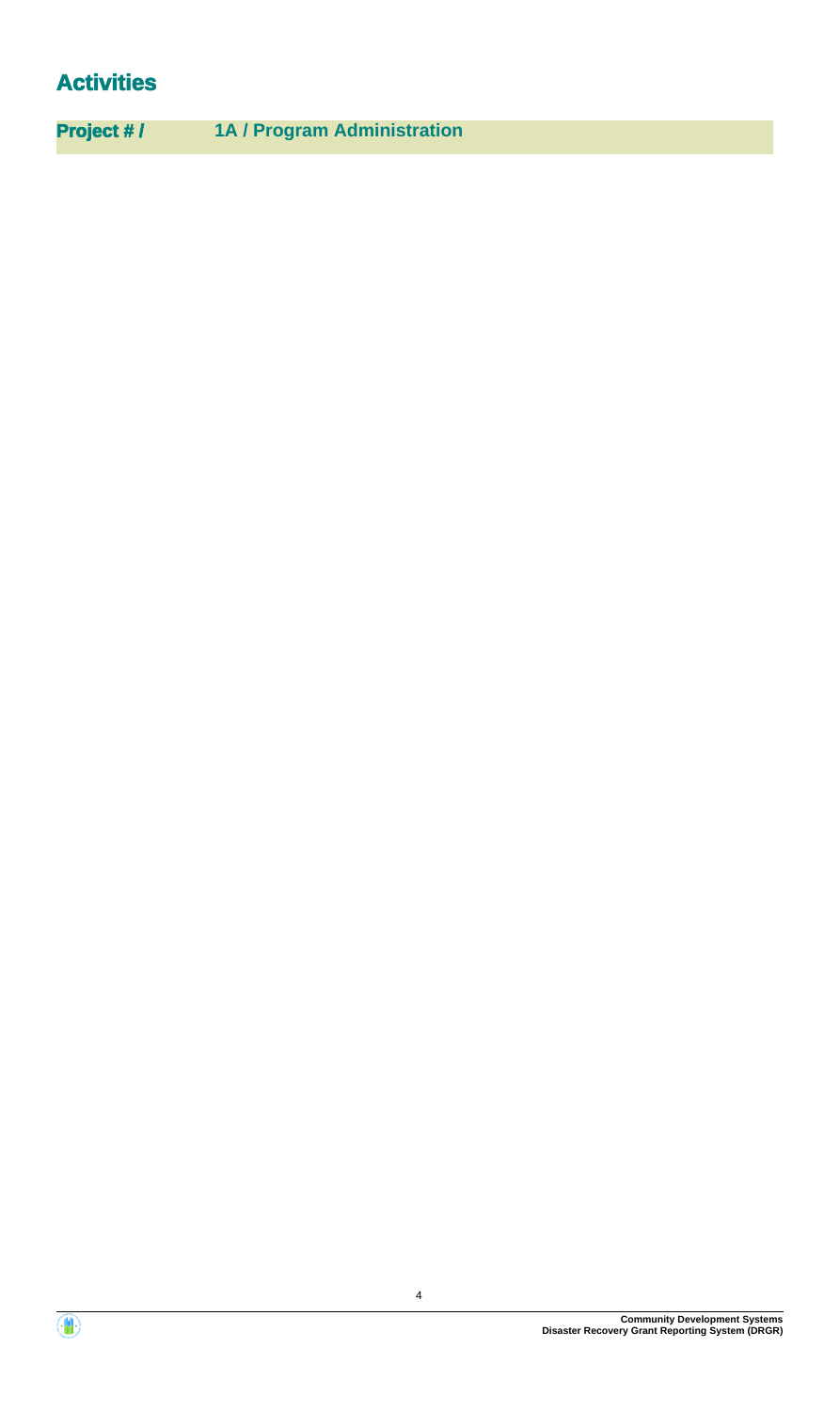### **Grantee Activity Number: 1A1A Activity Title: Program Administration**

#### **Activitiy Type:**

**Projected Start Date: Benefit Type: National Objective:** 12/14/2020 N/A Administration **Under Way Project Number:** 1A

**Activity Status: Projected End Date: Completed Activity Actual End Date:** 12/14/2026 **Project Title:** Program Administration

#### **Responsible Organization:**

N/A South Carolina Office of Resilience

| <b>Overall</b>                                 | Apr 1 thru Jun 30, 2021 | <b>To Date</b> |
|------------------------------------------------|-------------------------|----------------|
| <b>Total Projected Budget from All Sources</b> | \$0.00                  | \$7,207,500.00 |
| B-19-DV-45-0001                                | \$0.00                  | \$3,603,750.00 |
| B-19-DV-45-0002                                | \$0.00                  | \$3,603,750.00 |
| <b>Total Budget</b>                            | \$0.00                  | \$7,207,500.00 |
| B-19-DV-45-0001                                | \$0.00                  | \$3,603,750.00 |
| B-19-DV-45-0002                                | \$0.00                  | \$3,603,750.00 |
| <b>Total Obligated</b>                         | \$200,000.00            | \$200,000.00   |
| B-19-DV-45-0001                                | \$100,000.00            | \$100,000.00   |
| B-19-DV-45-0002                                | \$100,000.00            | \$100,000.00   |
| <b>Total Funds Drawdown</b>                    | \$117,709.08            | \$117,709.08   |
| B-19-DV-45-0001                                | \$77,716.80             | \$77,716.80    |
| B-19-DV-45-0002                                | \$39,992.28             | \$39,992.28    |
| <b>Program Funds Drawdown</b>                  | \$117,709.08            | \$117,709.08   |
| B-19-DV-45-0001                                | \$77,716.80             | \$77,716.80    |
| B-19-DV-45-0002                                | \$39,992.28             | \$39,992.28    |
| <b>Program Income Drawdown</b>                 | \$0.00                  | \$0.00         |
| B-19-DV-45-0001                                | \$0.00                  | \$0.00         |
| B-19-DV-45-0002                                | \$0.00                  | \$0.00         |
| <b>Program Income Received</b>                 | \$0.00                  | \$0.00         |
| B-19-DV-45-0001                                | \$0.00                  | \$0.00         |
| B-19-DV-45-0002                                | \$0.00                  | \$0.00         |
| <b>Total Funds Expended</b>                    | \$117,709.08            | \$117,709.08   |
| South Carolina Office of Resilience            | \$117,709.08            | \$117,709.08   |
| <b>Most Impacted and Distressed Expended</b>   | \$94,167.26             | \$94,167.26    |
| B-19-DV-45-0001                                | \$62,173.44             | \$62,173.44    |
| B-19-DV-45-0002                                | \$31,993.82             | \$31,993.82    |
|                                                |                         |                |

#### **Activity Description:**

This activity will cover the general administration of the program by the South Carolina Office of Resilience's Disaster Recovery Office.

#### **Location Description:**

The Hurricane Florence CDBG-DR grant will serve Chesterfield, Darlington, Dillon, Florence, Georgetown, Horry, Marion, and Marlboro Counties. Additionally, Dillon, Horry, and Marion Counties are categorized as Most Impacted and Distressed (MID), with the rest of the counties being categorized as Non-Most Impacted and Distressed (NMID).

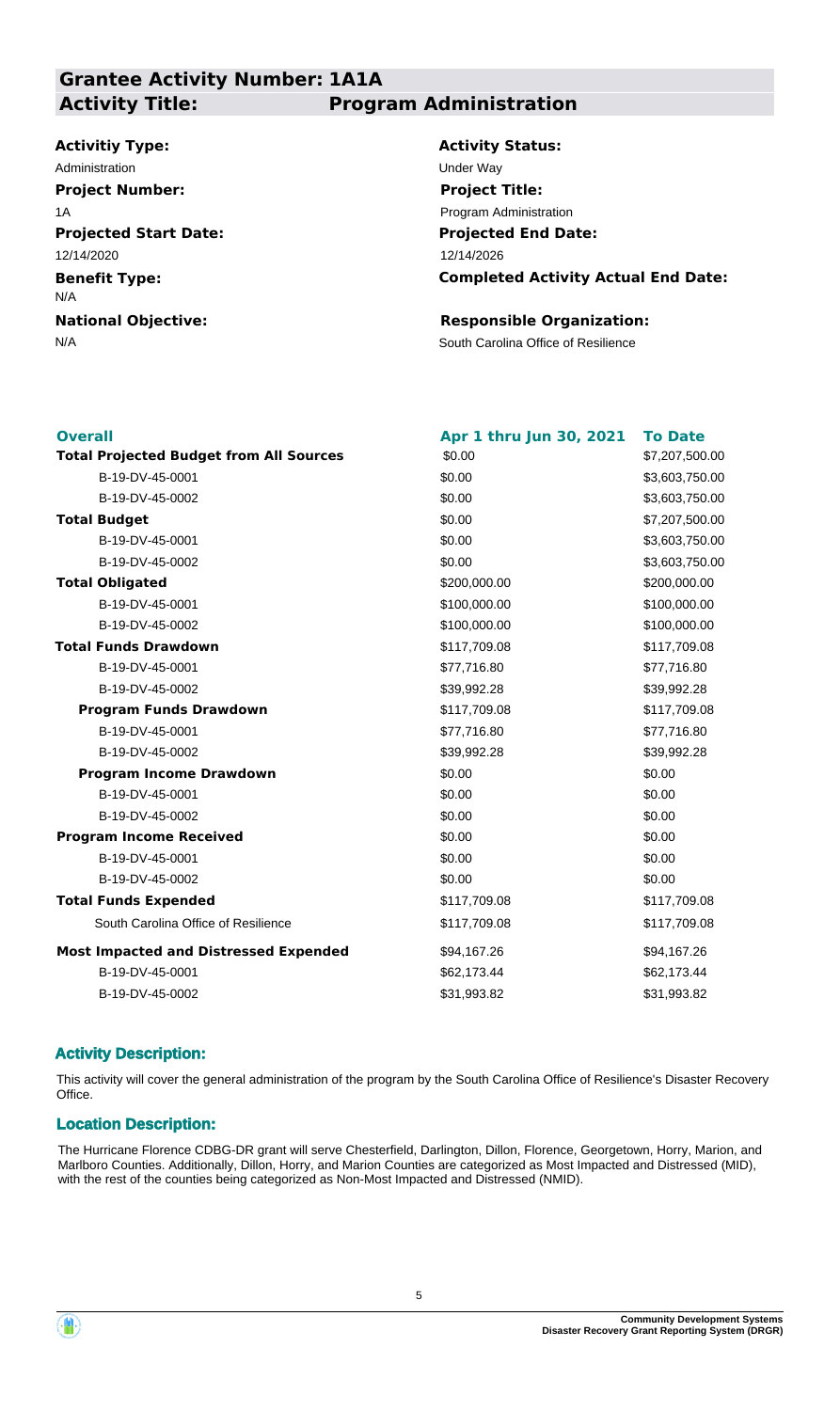#### **Activity Progress Narrative:**

Drawdowns completed this quarter were for the general administration of this program.

#### **Accomplishments Performance Measures**

**No Accomplishments Performance Measures**

#### **Beneficiaries Performance Measures**

**No Beneficiaries Performance Measures found.**

#### **Activity Locations**

**No Activity Locations found.**

#### **Other Funding Sources Amount**

No Other Funding Sources Found Total Other Funding Sources

#### **Other Funding Sources Budgeted - Detail**

#### **No Other Match Funding Sources Found**

**Activity Supporting Documents:** None

**Project # / 2P / Program Planning**

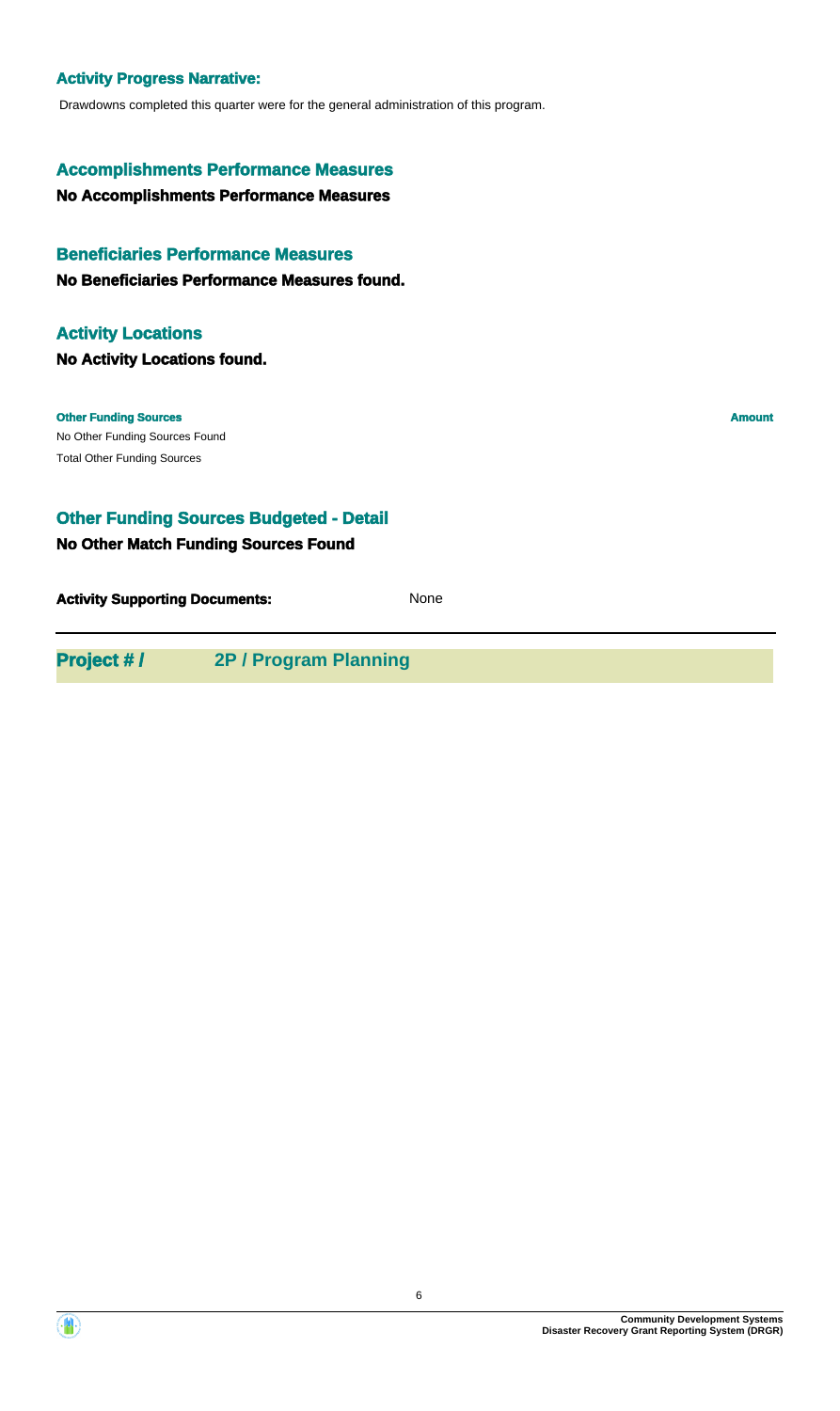### **Grantee Activity Number: 2P1P Activity Title: Program Planning**

#### **Activitiy Type:**

**Projected Start Date: Benefit Type: National Objective:** 12/14/2020 N/A Planning Under Way **Project Number:** 2P

**Activity Status: Projected End Date:** 12/14/2026 **Project Title:** Program Planning

**Completed Activity Actual End Date:**

#### **Responsible Organization:**

N/A South Carolina Office of Resilience

| <b>Overall</b>                                 | Apr 1 thru Jun 30, 2021 | <b>To Date</b> |
|------------------------------------------------|-------------------------|----------------|
| <b>Total Projected Budget from All Sources</b> | \$0.00                  | \$2,942,500.00 |
| B-19-DV-45-0001                                | \$0.00                  | \$1,471,250.00 |
| B-19-DV-45-0002                                | \$0.00                  | \$1,471,250.00 |
| <b>Total Budget</b>                            | \$0.00                  | \$2,942,500.00 |
| B-19-DV-45-0001                                | \$0.00                  | \$1,471,250.00 |
| B-19-DV-45-0002                                | \$0.00                  | \$1,471,250.00 |
| <b>Total Obligated</b>                         | \$900,000.00            | \$900,000.00   |
| B-19-DV-45-0001                                | \$500,000.00            | \$500,000.00   |
| B-19-DV-45-0002                                | \$400,000.00            | \$400,000.00   |
| <b>Total Funds Drawdown</b>                    | \$117,348.96            | \$117,348.96   |
| B-19-DV-45-0001                                | \$77,454.76             | \$77,454.76    |
| B-19-DV-45-0002                                | \$39,894.20             | \$39,894.20    |
| <b>Program Funds Drawdown</b>                  | \$117,348.96            | \$117,348.96   |
| B-19-DV-45-0001                                | \$77,454.76             | \$77,454.76    |
| B-19-DV-45-0002                                | \$39,894.20             | \$39,894.20    |
| <b>Program Income Drawdown</b>                 | \$0.00                  | \$0.00         |
| B-19-DV-45-0001                                | \$0.00                  | \$0.00         |
| B-19-DV-45-0002                                | \$0.00                  | \$0.00         |
| <b>Program Income Received</b>                 | \$0.00                  | \$0.00         |
| B-19-DV-45-0001                                | \$0.00                  | \$0.00         |
| B-19-DV-45-0002                                | \$0.00                  | \$0.00         |
| <b>Total Funds Expended</b>                    | \$117,348.96            | \$117,348.96   |
| South Carolina Office of Resilience            | \$117,348.96            | \$117,348.96   |
| <b>Most Impacted and Distressed Expended</b>   | \$93,879.16             | \$93,879.16    |
| B-19-DV-45-0001                                | \$61,963.80             | \$61,963.80    |
| B-19-DV-45-0002                                | \$31,915.36             | \$31,915.36    |
|                                                |                         |                |

#### **Activity Description:**

This activity covers the program planning and community participation efforts of the grant. Some of these planning costs, as authorized by 24 CFR 570.489(b) and 570.200 (h), were in preparation for the grant and predate the grant agreement. Some of these pre-award costs included the Unmet Needs Assessment by Disaster Metrics, LLC, which utilized a Social Vulnerability Index to help the State target those that are the most vulnerable and unable to self-recover. This activity will cover all current and future planning costs as well.

The State values citizen and stakeholder engagement. South Carolina has developed a Citizen Participation Plan in compliance with 24 CFR 91.115 and applicable HUD requirements to set forth the policies and procedures

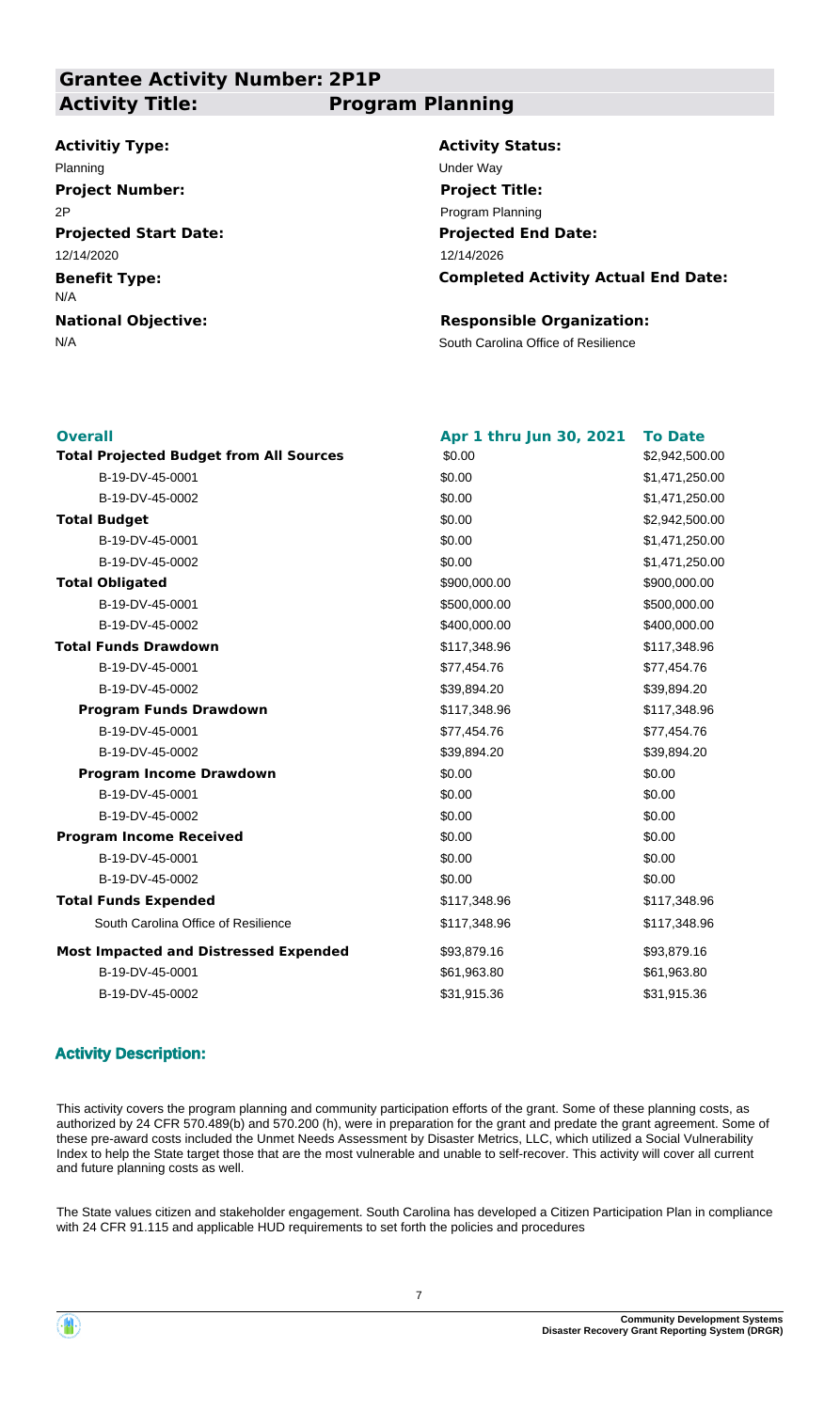applicable to citizen participation. This plan is intended to maximize the opportunity for citizen involvement in the planning and development of the South Carolina CDBG-DR recovery program. The State has published a Language Assistance Plan (LAP) in order to provide all citizens with equal access to information abut the program, including people with disabilities and people with Limited English Proficiency (LEP). It has published its Action Plan in both Spanish and English and encourages the participation of regional and state-wide institutions and organizations, such as Volunteer Organizations Active in Disasters (VOADs). The State also runs a monthly Stakeholder meeting that is open to the public. While Covid-19 is active, the Stakeholder meeting will be held through a video conference.

#### **Location Description:**

The Hurricane Florence CDBG-DR grant will serve Chesterfield, Darlington, Dillon, Florence, Georgetown, Horry, Marion, and Marlboro Counties. Additionally, Dillon, Horry, and Marion Counties are categorized as Most Impacted and Distressed (MID), with the rest of the counties being categorized as Non-Most Impacted and Distressed (NMID).

#### **Activity Progress Narrative:**

Due to COVID-19, the State is hosting its monthly stakeholder meetings online through Zoom. Additionally, it is continuing its commitment to public transparency by continuing to post updated program information and statistics online.

#### **Accomplishments Performance Measures**

|                           | <b>This Report Period</b> | <b>Cumulative Actual Total / Expected</b> |
|---------------------------|---------------------------|-------------------------------------------|
|                           | <b>Total</b>              | <b>Total</b>                              |
| # of community engagement |                           | 3/60                                      |

#### **Beneficiaries Performance Measures**

**No Beneficiaries Performance Measures found.**

#### **Activity Locations**

**No Activity Locations found.**

#### **Other Funding Sources Amount**

No Other Funding Sources Found Total Other Funding Sources

#### **Other Funding Sources Budgeted - Detail**

#### **No Other Match Funding Sources Found**

| <b>Activity Supporting Documents:</b> | None |
|---------------------------------------|------|
|---------------------------------------|------|

### **Project # / 3H / Single Family Housing**

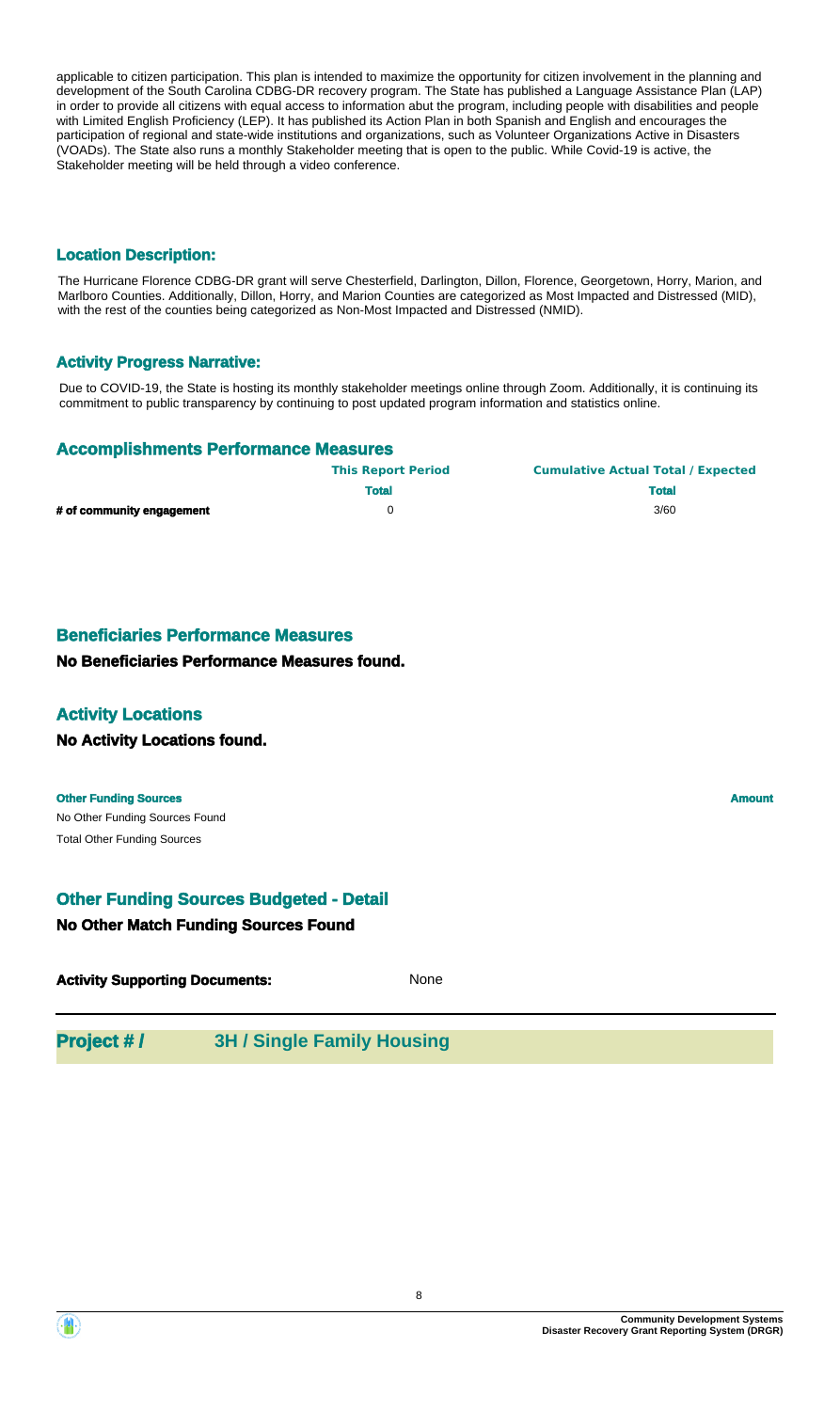### **Grantee Activity Number: 3H1MIDLMI Activity Title:**

### **MID LMI Single Family Housing Rehabilitation**

#### **Activitiy Type:**

Rehabilitation/reconstruction of residential structures Under Way

**Project Number:** 3H

**Projected Start Date:** 12/14/2020

#### **Benefit Type:** Direct ( HouseHold )

**National Objective:**

#### **Activity Status:**

**Projected End Date: Completed Activity Actual End Date:** 12/14/2026 **Project Title:** Single Family Housing

#### **Responsible Organization:**

Low/Mod-Income Housing The South Carolina Office of Resilience

| <b>Overall</b>                                 | Apr 1 thru Jun 30, 2021 | <b>To Date</b>  |
|------------------------------------------------|-------------------------|-----------------|
| <b>Total Projected Budget from All Sources</b> | \$0.00                  | \$60,001,369.26 |
| B-19-DV-45-0001                                | \$0.00                  | \$30,000,684.63 |
| B-19-DV-45-0002                                | \$0.00                  | \$30,000,684.63 |
| <b>Total Budget</b>                            | \$0.00                  | \$60,001,369.26 |
| B-19-DV-45-0001                                | \$0.00                  | \$30,000,684.63 |
| B-19-DV-45-0002                                | \$0.00                  | \$30,000,684.63 |
| <b>Total Obligated</b>                         | \$200,000.00            | \$200,000.00    |
| B-19-DV-45-0001                                | \$100,000.00            | \$100,000.00    |
| B-19-DV-45-0002                                | \$100,000.00            | \$100,000.00    |
| <b>Total Funds Drawdown</b>                    | \$15,124.47             | \$15,124.47     |
| B-19-DV-45-0001                                | \$8,789.61              | \$8,789.61      |
| B-19-DV-45-0002                                | \$6,334.86              | \$6,334.86      |
| <b>Program Funds Drawdown</b>                  | \$15,124.47             | \$15,124.47     |
| B-19-DV-45-0001                                | \$8,789.61              | \$8,789.61      |
| B-19-DV-45-0002                                | \$6,334.86              | \$6,334.86      |
| <b>Program Income Drawdown</b>                 | \$0.00                  | \$0.00          |
| B-19-DV-45-0001                                | \$0.00                  | \$0.00          |
| B-19-DV-45-0002                                | \$0.00                  | \$0.00          |
| <b>Program Income Received</b>                 | \$0.00                  | \$0.00          |
| B-19-DV-45-0001                                | \$0.00                  | \$0.00          |
| B-19-DV-45-0002                                | \$0.00                  | \$0.00          |
| <b>Total Funds Expended</b>                    | \$15,124.47             | \$15,124.47     |
| South Carolina Office of Resilience            | \$15,124.47             | \$15,124.47     |
| <b>Most Impacted and Distressed Expended</b>   | \$15,124.47             | \$15,124.47     |
| B-19-DV-45-0001                                | \$8,789.61              | \$8,789.61      |
| B-19-DV-45-0002                                | \$6,334.86              | \$6,334.86      |

#### **Activity Description:**

The State will run a Single Family Rehabilitation program to assist those within the Low to Moderate Income (LMI) community that have been unable to self-recover from damage as a result of Hurricane Florence. Depending on the damage, the State, through its contractors, will either rehabilitate the applicant's damaged Manufactured Housing Unit (MHU) or Stick Built Home, replace the MHU with a new one, or reconstruct a new Stick Built Home depending on the severity and cost of repair of the applicant's storm damaged home. In order to ensure that those most vulnerable receive assistance first, the State will serve applicants based on a 1-8 prioritization matrix, in accordance with the approved Action Plan. The categories are based on the applicant's household income, whether any members of the household are age dependent (65 and older or 17 and

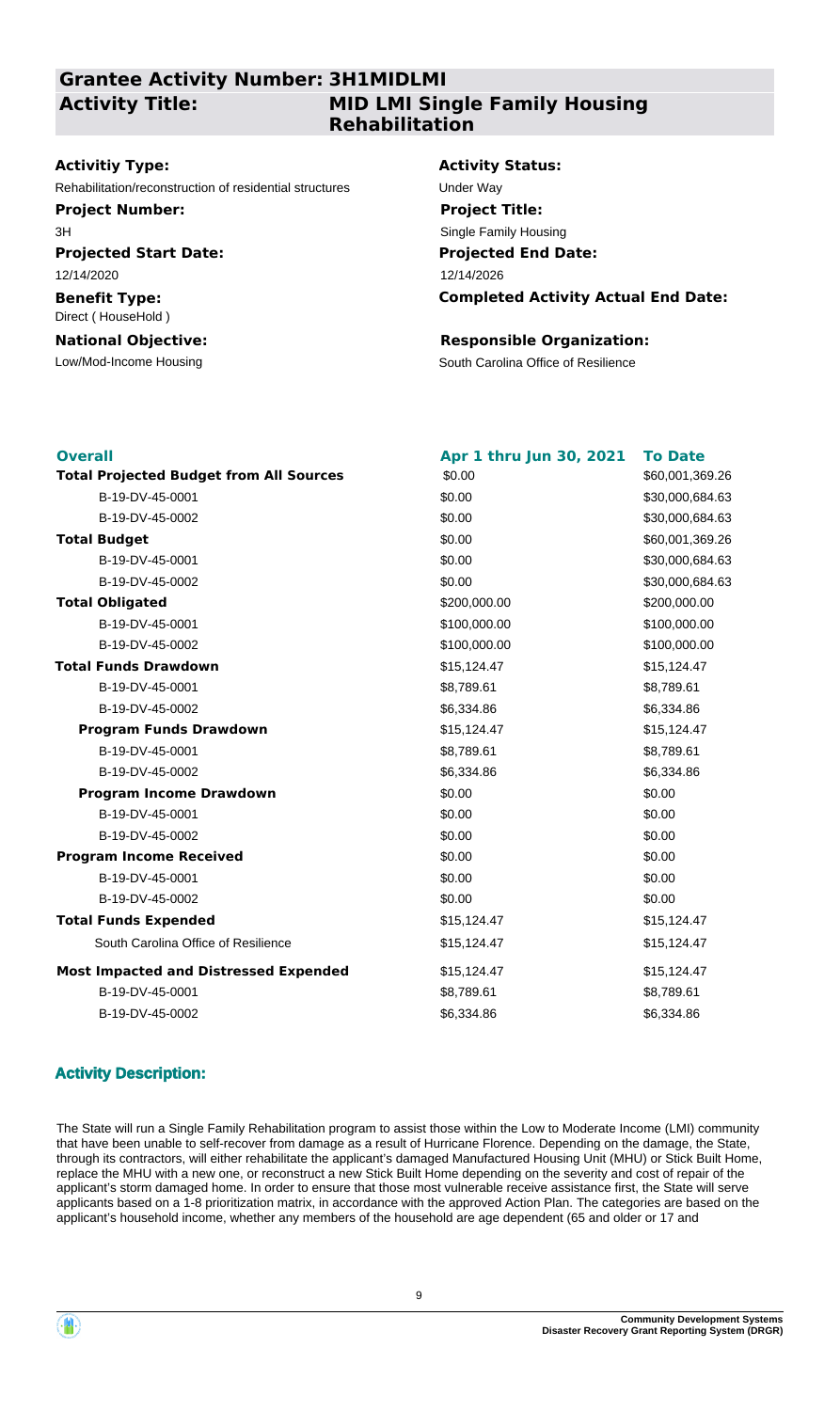younger), and whether anyone within the household is disabled.

Additionally, the State may, on an extremely limited case by case basis, provide temporary relocation assistance to some applicants that are unable to find anywhere to temporarily live while their home is under construction.

This specific activity will focus solely on the Low to Moderate Income Community within the Most Impacted and Distressed Counties.

#### **Location Description:**

This activity will be solely focused on the Most Impacted and Distressed Counties of Dillon, Horry, and Marion.

#### **Activity Progress Narrative:**

This activity is focused on assisting those in the first 6 priority categories, who are classified as Low to Moderate Income (LMI) applicants and live within the Most Impacted and Distressed (MID) counties. The program is still accepting and processing applications for its Home Rehabilitation program. This quarter, the State successfully completed its first 5 homes and is working to ramp up production while the program is in its early stage. All 5 homes belong to LMI households that are located within the MID counties.

#### **Accomplishments Performance Measures**

|                         | <b>This Report Period</b> | <b>Cumulative Actual Total / Expected</b> |
|-------------------------|---------------------------|-------------------------------------------|
|                         | <b>Total</b>              | <b>Total</b>                              |
| # of Housing Units      | h                         | 5/280                                     |
| # of Singlefamily Units | 5                         | 5/280                                     |

#### **Beneficiaries Performance Measures**

|                    |     | <b>This Report Period</b> |                      | <b>Cumulative Actual Total / Expected</b> |            |              |                |
|--------------------|-----|---------------------------|----------------------|-------------------------------------------|------------|--------------|----------------|
|                    | Low | <b>Mod</b>                | Total                | Low                                       | <b>Mod</b> | <b>Total</b> | <b>Low/Mod</b> |
| # of Households    | 5   |                           | $\ddot{\phantom{1}}$ | 5/224                                     | 0/56       | 5/280        | 100.00         |
| # Owner Households | 5   |                           | $\ddot{\phantom{1}}$ | 5/224                                     | 0/56       | 5/280        | 100.00         |

#### **Activity Locations**

| <b>Address</b>                     | <b>City</b> | <b>County</b> | <b>State</b> | <b>Zip</b> | <b>Status / Accept</b> |
|------------------------------------|-------------|---------------|--------------|------------|------------------------|
| <b>Other Funding Sources</b>       |             |               |              |            | <b>Amount</b>          |
| No Other Funding Sources Found     |             |               |              |            |                        |
| <b>Total Other Funding Sources</b> |             |               |              |            |                        |

#### **Other Funding Sources Budgeted - Detail**

#### **No Other Match Funding Sources Found**

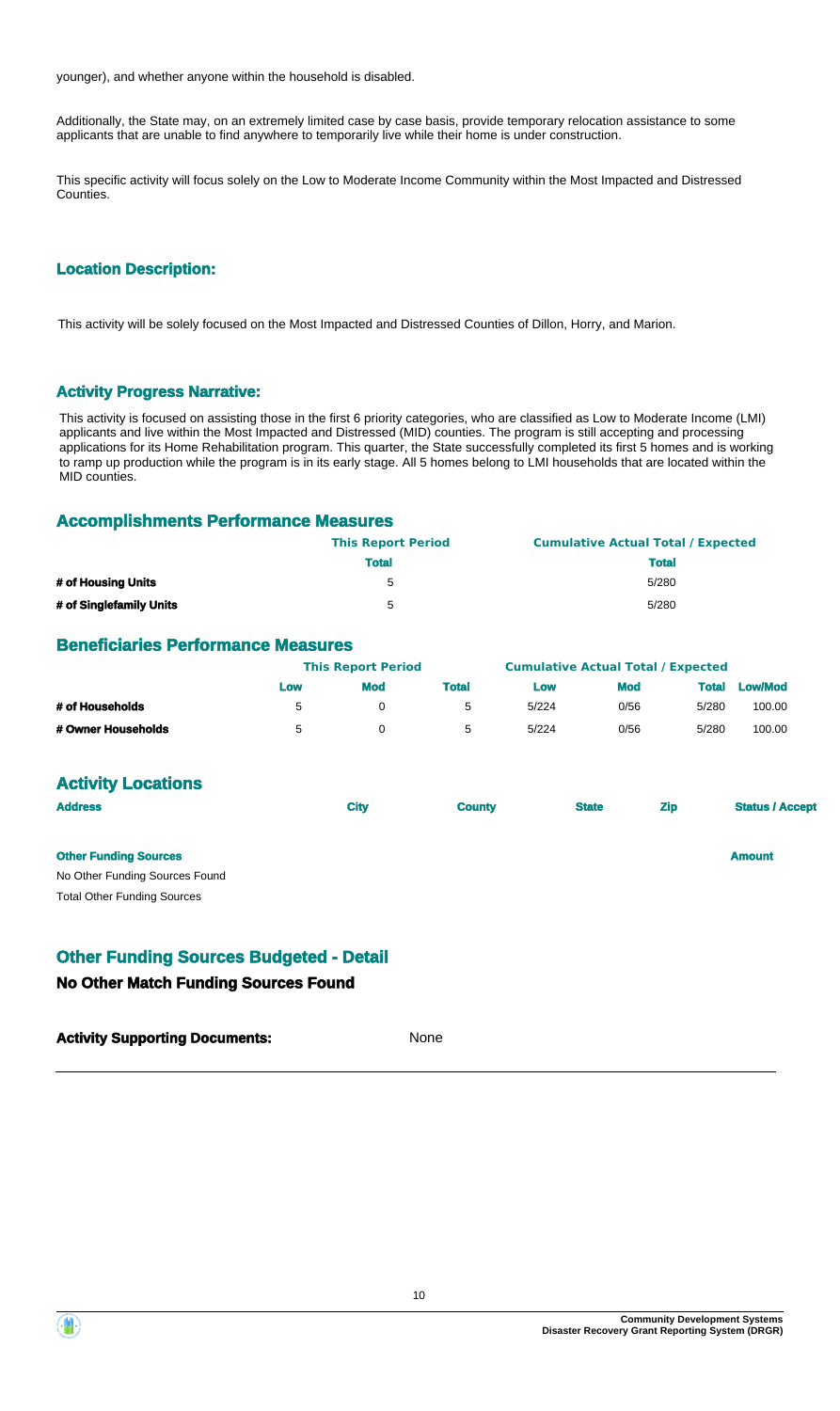#### **Grantee Activity Number: 3H2NMIDLMI Activity Title:**

### **NMID LMI Single Family Housing Rehabilitation**

#### **Activitiy Type:**

Rehabilitation/reconstruction of residential structures Under Way

**Project Number:** 3H

**Projected Start Date:** 12/14/2020

#### **Benefit Type:** Direct ( HouseHold )

### **National Objective:**

#### **Activity Status:**

**Projected End Date: Completed Activity Actual End Date:** 12/14/2026 **Project Title:** Single Family Housing

#### **Responsible Organization:**

Low/Mod-Income Housing The South Carolina Office of Resilience

| <b>Overall</b>                                 | Apr 1 thru Jun 30, 2021 | <b>To Date</b>  |
|------------------------------------------------|-------------------------|-----------------|
| <b>Total Projected Budget from All Sources</b> | \$0.00                  | \$18,398,630.74 |
| B-19-DV-45-0001                                | \$0.00                  | \$9,199,315.37  |
| B-19-DV-45-0002                                | \$0.00                  | \$9,199,315.37  |
| <b>Total Budget</b>                            | \$0.00                  | \$18,398,630.74 |
| B-19-DV-45-0001                                | \$0.00                  | \$9,199,315.37  |
| B-19-DV-45-0002                                | \$0.00                  | \$9,199,315.37  |
| <b>Total Obligated</b>                         | \$200,000.00            | \$200,000.00    |
| B-19-DV-45-0001                                | \$100,000.00            | \$100,000.00    |
| B-19-DV-45-0002                                | \$100,000.00            | \$100,000.00    |
| <b>Total Funds Drawdown</b>                    | \$4,671.95              | \$4,671.95      |
| B-19-DV-45-0001                                | \$3,088.24              | \$3,088.24      |
| B-19-DV-45-0002                                | \$1,583.71              | \$1,583.71      |
| <b>Program Funds Drawdown</b>                  | \$4,671.95              | \$4,671.95      |
| B-19-DV-45-0001                                | \$3,088.24              | \$3,088.24      |
| B-19-DV-45-0002                                | \$1,583.71              | \$1,583.71      |
| <b>Program Income Drawdown</b>                 | \$0.00                  | \$0.00          |
| B-19-DV-45-0001                                | \$0.00                  | \$0.00          |
| B-19-DV-45-0002                                | \$0.00                  | \$0.00          |
| <b>Program Income Received</b>                 | \$0.00                  | \$0.00          |
| B-19-DV-45-0001                                | \$0.00                  | \$0.00          |
| B-19-DV-45-0002                                | \$0.00                  | \$0.00          |
| <b>Total Funds Expended</b>                    | \$4,671.95              | \$4,671.95      |
| South Carolina Office of Resilience            | \$4,671.95              | \$4,671.95      |
| <b>Most Impacted and Distressed Expended</b>   | \$0.00                  | \$0.00          |
| B-19-DV-45-0001                                | \$0.00                  | \$0.00          |
| B-19-DV-45-0002                                | \$0.00                  | \$0.00          |

#### **Activity Description:**

The State will run a Single Family Rehabilitation program to assist those within the Low to Moderate Income (LMI) community that have been unable to self-recover from damage as a result of Hurricane Florence. Depending on the damage, the State, through its contractors, will either rehabilitate the applicant's damaged Manufactured Housing Unit (MHU) or Stick Built Home, replace the MHU with a new one, or reconstruct a new Stick Built Home depending on the severity and cost of repair of the applicant's storm damaged home. In order to ensure that those most vulnerable receive assistance first, the State will serve applicants based on a 1-8 prioritization matrix, in accordance with the approved Action Plan. The categories are based on the applicant's household income, whether any members of the household are age dependent (65 and older or 17 and younger), and whether anyone within the household is disabled.

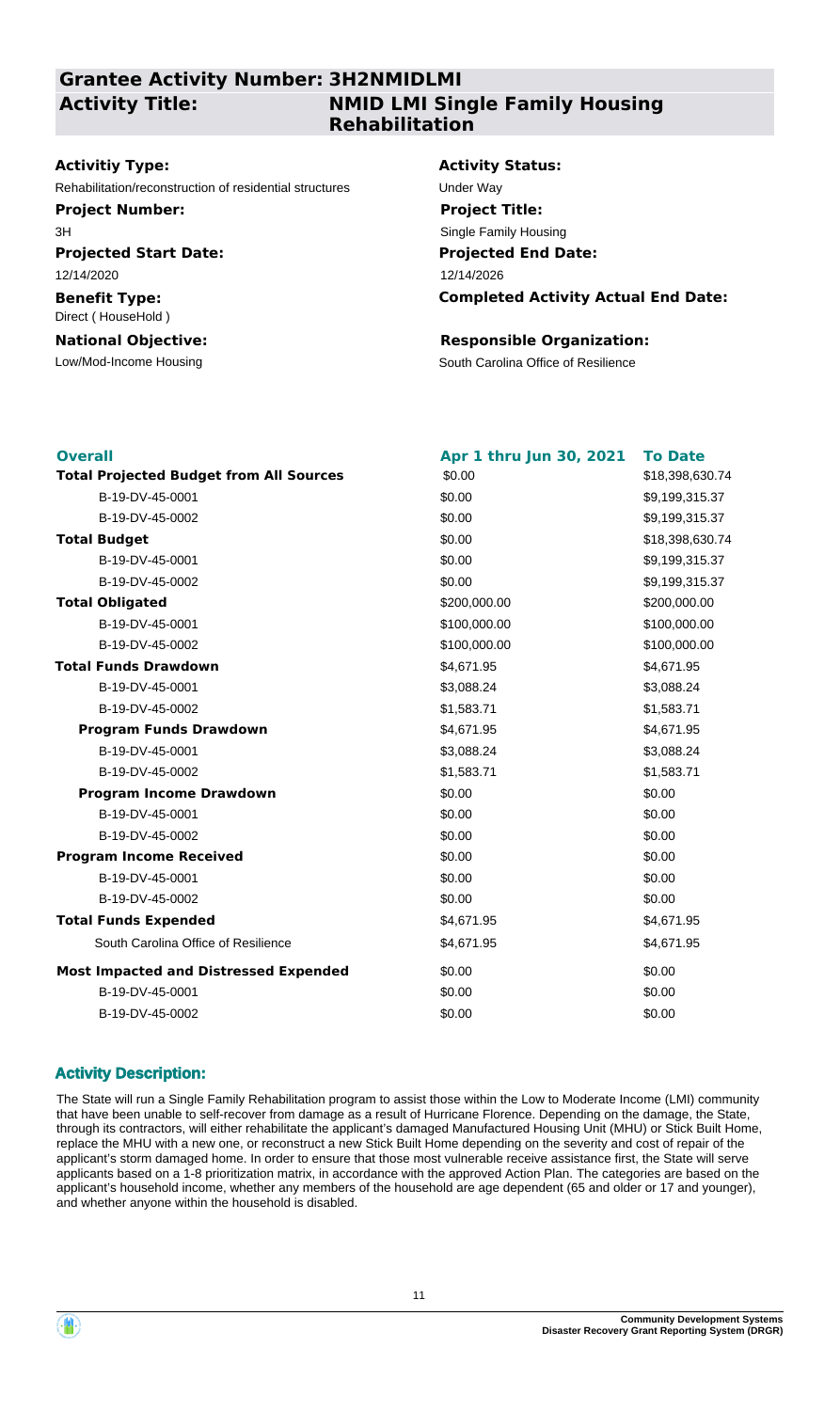Additionally, the State may, on an extremely limited case by case basis, provide temporary relocation assistance to some applicants that are unable to find anywhere to temporarily live while their home is under construction.

This specific activity will focus solely on the Low to Moderate Income Community within the Non-Most Impacted and Distressed Counties.

#### **Location Description:**

This activity will focus solely on the Non-Most Impacted and Distressed Counties of Chesterfield, Darlington, Florence, Georgetown, and Marlboro.

#### **Activity Progress Narrative:**

No homes were completed within the Non-Most Impacted and Distressed (NMID) counties this quarter. The program is still accepting and processing applications for its Home Rehabilitation program. This activity is focused on assisting those in the first 6 priority categories, who are classified as Low to Moderate Income (LMI) applicants and live within the NMID counties.

#### **Accomplishments Performance Measures**

#### **No Accomplishments Performance Measures**

#### **Beneficiaries Performance Measures**

#### **No Beneficiaries Performance Measures found.**

#### **Activity Locations**

**No Activity Locations found.**

#### **Other Funding Sources Amount Amount Amount Amount Amount Amount Amount**

No Other Funding Sources Found Total Other Funding Sources

#### **Other Funding Sources Budgeted - Detail**

#### **No Other Match Funding Sources Found**

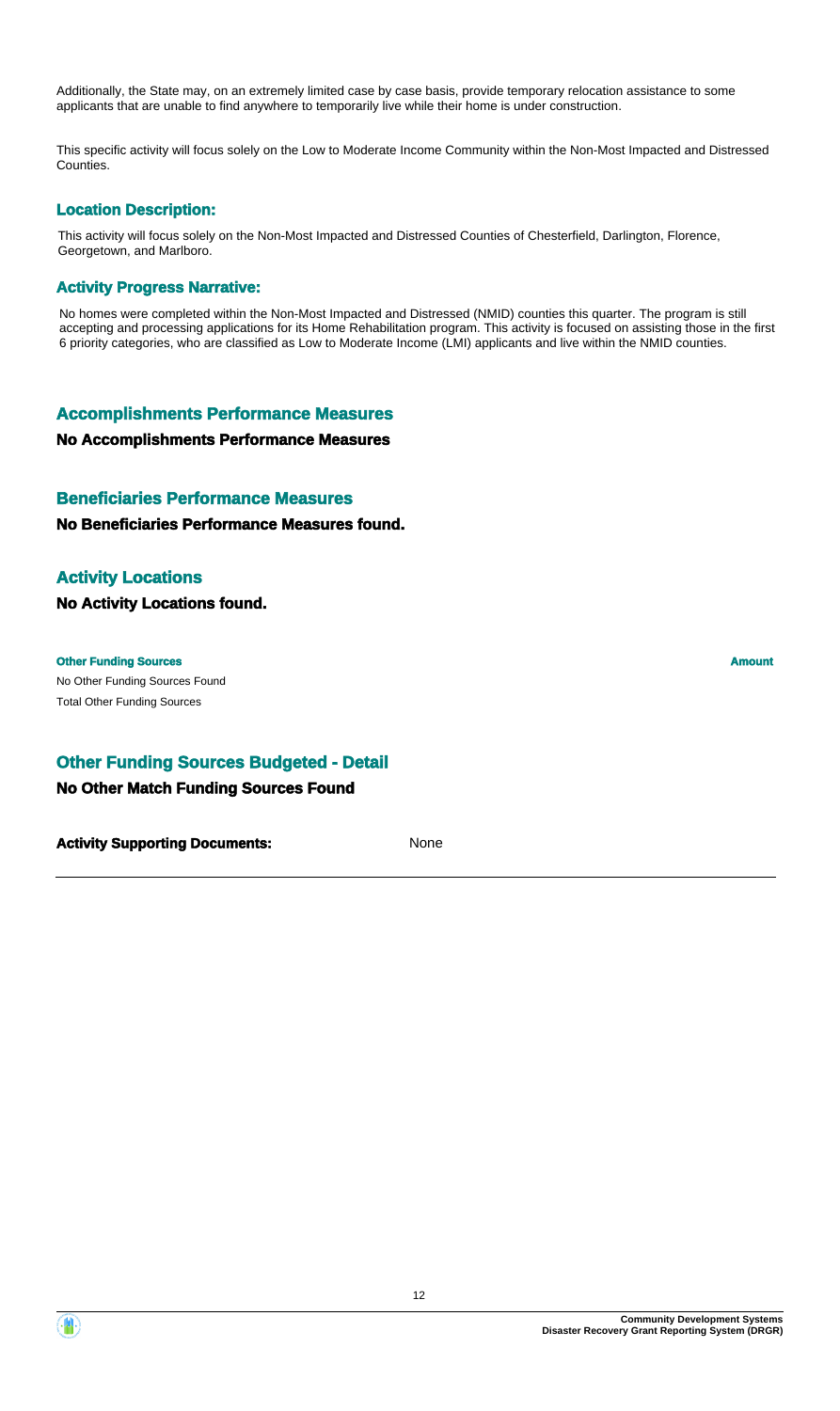### **Grantee Activity Number: 3H3MIDUN Activity Title:**

#### **MID Urgent Need Single Family Rehabilitation**

#### **Activitiy Type:**

Rehabilitation/reconstruction of residential structures Under Way

#### **Project Number:**

3H

#### **Projected Start Date:**

12/14/2020

**Benefit Type:** Direct ( HouseHold )

#### **National Objective:**

#### **Activity Status:**

**Projected End Date: Completed Activity Actual End Date:** 12/14/2026 **Project Title:** Single Family Housing

#### **Responsible Organization:**

Urgent Need South Carolina Office of Resilience

| <b>Overall</b>                                 | Apr 1 thru Jun 30, 2021 | <b>To Date</b>  |
|------------------------------------------------|-------------------------|-----------------|
| <b>Total Projected Budget from All Sources</b> | \$0.00                  | \$12,857,436.27 |
| <b>Total Budget</b>                            | \$0.00                  | \$12,857,436.27 |
| <b>Total Obligated</b>                         | \$0.00                  | \$0.00          |
| <b>Total Funds Drawdown</b>                    | \$0.00                  | \$0.00          |
| <b>Program Funds Drawdown</b>                  | \$0.00                  | \$0.00          |
| <b>Program Income Drawdown</b>                 | \$0.00                  | \$0.00          |
| <b>Program Income Received</b>                 | \$0.00                  | \$0.00          |
| <b>Total Funds Expended</b>                    | \$0.00                  | \$0.00          |
| South Carolina Office of Resilience            | \$0.00                  | \$0.00          |
| <b>Most Impacted and Distressed Expended</b>   | \$0.00                  | \$0.00          |

#### **Activity Description:**

After the Single Family Rehabilitation program assists its Low to Moderate Income (LMI) applicants, the State will assist applicants who display Urgent Need whose Area Median Income (AMI) is between 80-120%. Depending on the damage, the State, through its contractors, will either rehabilitate the applicant's damaged Manufactured Housing Unit (MHU) or Stick Built Home, replace the MHU with a new one, or reconstruct a new Stick Built Home depending on the severity and cost of repair of the applicant's storm damaged home. In order to ensure that those most vulnerable receive assistance first, the State will serve applicants based on a 1-8 prioritization matrix, in accordance with the approved Action Plan. The categories are based on the applicant's household income, whether any members of the household are age dependent (65 and older or 17 and younger), and whether anyone within the household is disabled.

Additionally, the State may, on an extremely limited case by case basis, provide temporary relocation assistance to some applicants that are unable to find anywhere to temporarily live while their home is under construction.

This specific activity will focus solely on Non-LMI applicants that qualify as Urgent Need within the Most Impacted and Distressed Counties.

#### **Location Description:**

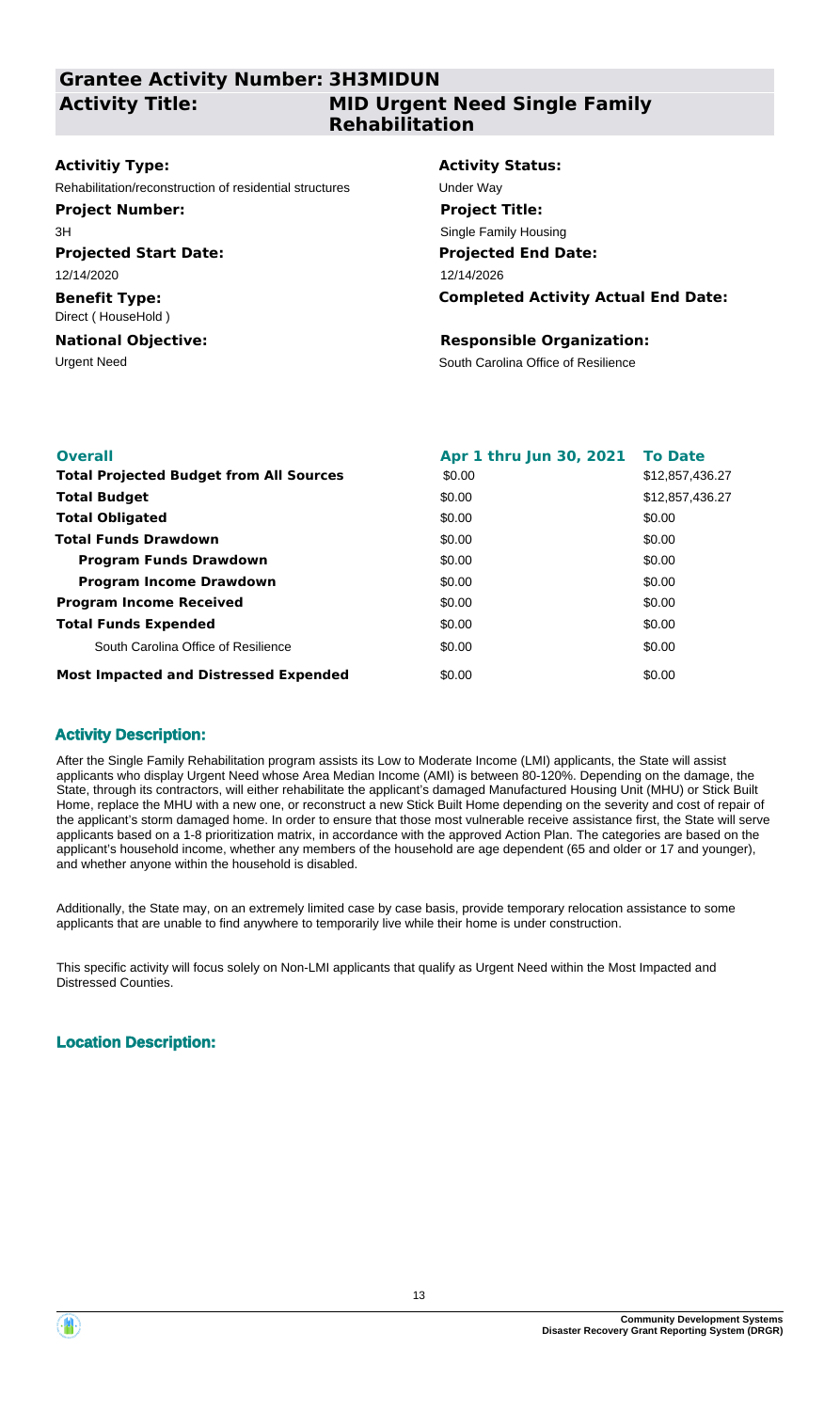#### **Activity Progress Narrative:**

This activity is focused on assisting those in the last 2 priority categories, whose Household Income of 81% to 120% (AMI) classifies them as non-Low to Moderate Income (LMI). Construction for this activity will begin when all completed and eligible LMI applications from the Most Impacted and Distressed (MID) counties have been served. The State is still accepting and processing applications for its Hurricane Florence program.

#### **Accomplishments Performance Measures**

**No Accomplishments Performance Measures**

#### **Beneficiaries Performance Measures**

**No Beneficiaries Performance Measures found.**

#### **Activity Locations**

**No Activity Locations found.**

No Other Funding Sources Found **Other Funding Sources Amount Amount Amount Amount Amount Amount Amount** Total Other Funding Sources

#### **Other Funding Sources Budgeted - Detail**

#### **No Other Match Funding Sources Found**

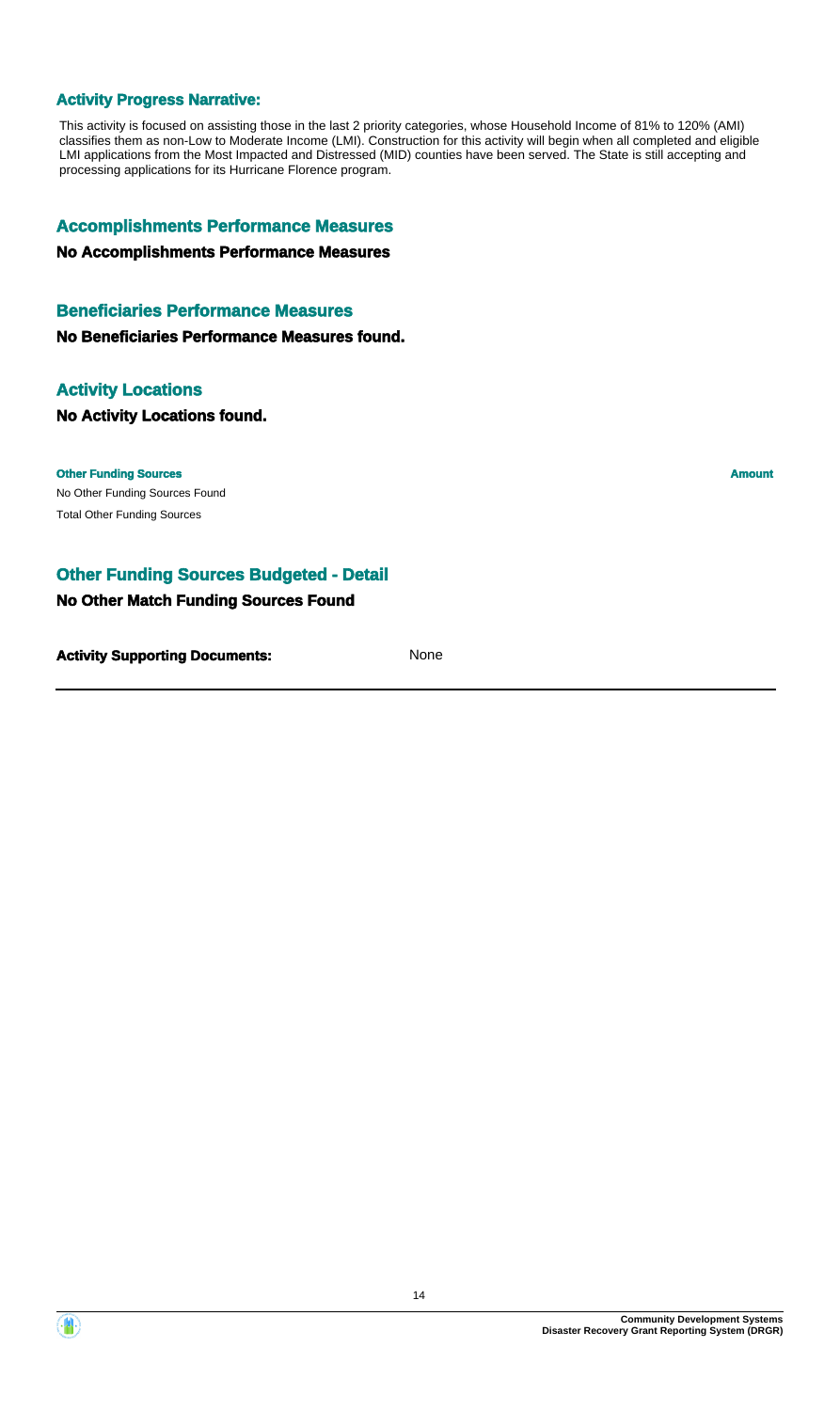### **Grantee Activity Number: 3H4NMIDUN Activity Title:**

### **NMID Urgent Need Single Family Rehabilitation**

#### **Activitiy Type:**

Rehabilitation/reconstruction of residential structures Under Way

#### **Project Number:**

3H

#### **Projected Start Date:**

12/14/2020

**Benefit Type:** Direct ( HouseHold )

#### **National Objective:**

#### **Activity Status:**

**Projected End Date: Completed Activity Actual End Date:** 12/14/2026 **Project Title:** Single Family Housing

#### **Responsible Organization:**

Urgent Need South Carolina Office of Resilience

| <b>Overall</b>                                 | Apr 1 thru Jun 30, 2021 To Date |                |
|------------------------------------------------|---------------------------------|----------------|
| <b>Total Projected Budget from All Sources</b> | \$0.00                          | \$3,942,563.73 |
| <b>Total Budget</b>                            | \$0.00                          | \$3,942,563.73 |
| <b>Total Obligated</b>                         | \$0.00                          | \$0.00         |
| <b>Total Funds Drawdown</b>                    | \$0.00                          | \$0.00         |
| <b>Program Funds Drawdown</b>                  | \$0.00                          | \$0.00         |
| <b>Program Income Drawdown</b>                 | \$0.00                          | \$0.00         |
| <b>Program Income Received</b>                 | \$0.00                          | \$0.00         |
| <b>Total Funds Expended</b>                    | \$0.00                          | \$0.00         |
| South Carolina Office of Resilience            | \$0.00                          | \$0.00         |
| <b>Most Impacted and Distressed Expended</b>   | \$0.00                          | \$0.00         |

#### **Activity Description:**

After the Single Family Rehabilitation program assists its Low to Moderate Income (LMI) applicants, it will assist applicants whose Area Median Income (AMI) is between 80-120%. Depending on the damage, the State, through its contractors, will either rehabilitate the applicant's damaged Manufactured Housing Unit (MHU) or Stick Built Home, replace the MHU with a new one, or reconstruct a new Stick Built Home depending on the severity and cost of repair of the applicant's storm damaged home. In order to ensure that those most vulnerable receive assistance first, the State will serve applicants based on a 1-8 prioritization matrix, in accordance with the approved Action Plan. The categories are based on the applicant's household income, whether any members of the household are age dependent (65 and older or 17 and younger), and whether anyone within the household is disabled.

Additionally, the State may, on an extremely limited case by case basis, provide temporary relocation assistance to some applicants that are unable to find anywhere to temporarily live while their home is under construction.

This specific activity will focus solely on Non-LMI applicants that qualify as Urgent Need within the Non-Most Impacted and Distressed Counties.

#### **Location Description:**

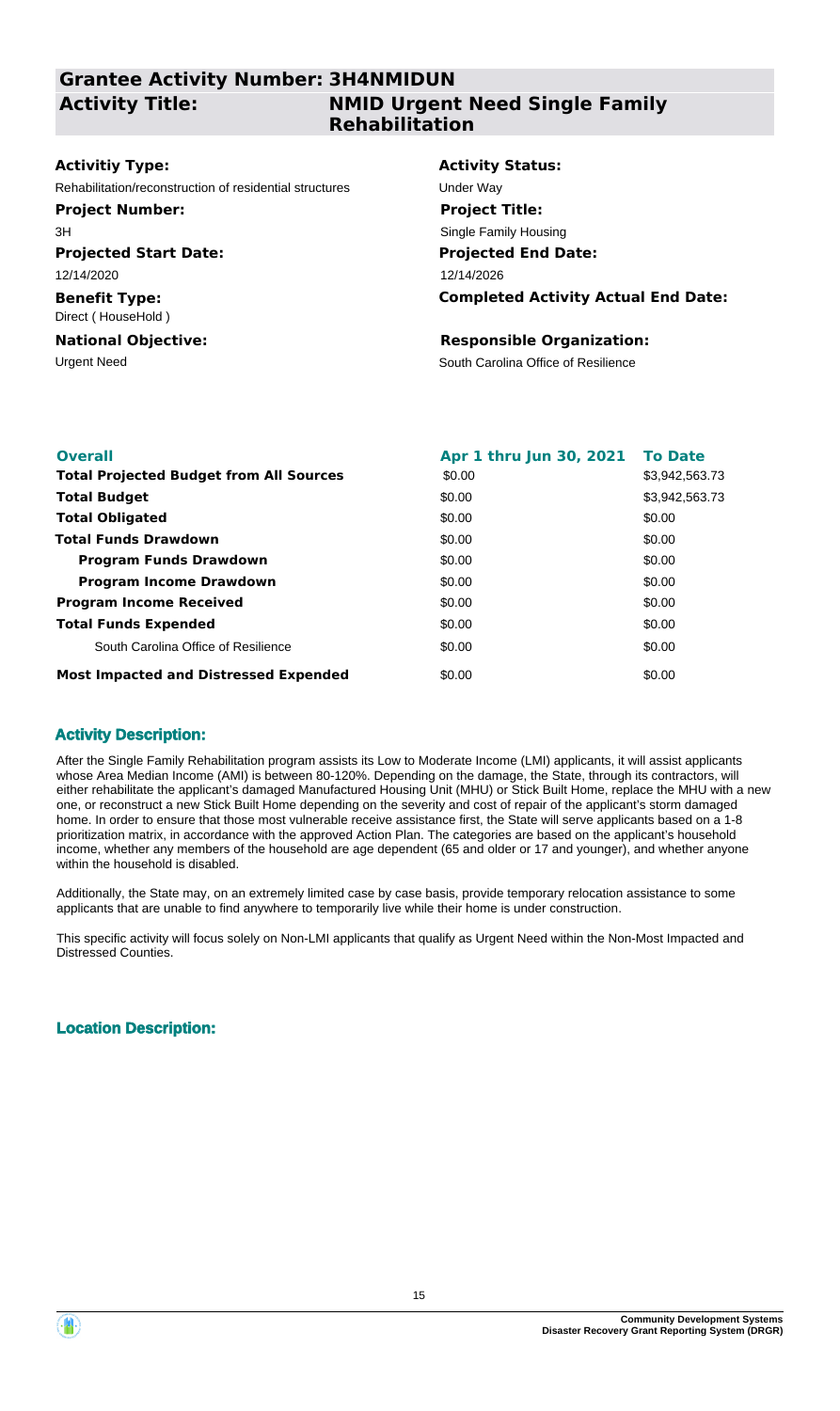#### **Activity Progress Narrative:**

This activity is focused on assisting those in the last 2 priority categories, whose Household Income of 81% to 120% (AMI) classifies them as non-Low to Moderate Income (LMI). Construction for this activity will begin when all completed and eligible LMI applications from the Non-Most Impacted and Distressed (NMID) counties have been served. The State is still accepting and processing applications for its Hurricane Florence program.

#### **Accomplishments Performance Measures**

**No Accomplishments Performance Measures**

#### **Beneficiaries Performance Measures**

**No Beneficiaries Performance Measures found.**

#### **Activity Locations**

**No Activity Locations found.**

#### **Other Funding Sources Amount Amount Amount Amount Amount Amount**

No Other Funding Sources Found Total Other Funding Sources

#### **Other Funding Sources Budgeted - Detail**

#### **No Other Match Funding Sources Found**

**Activity Supporting Documents:** None

**Project # / 4B / Buyout Program**

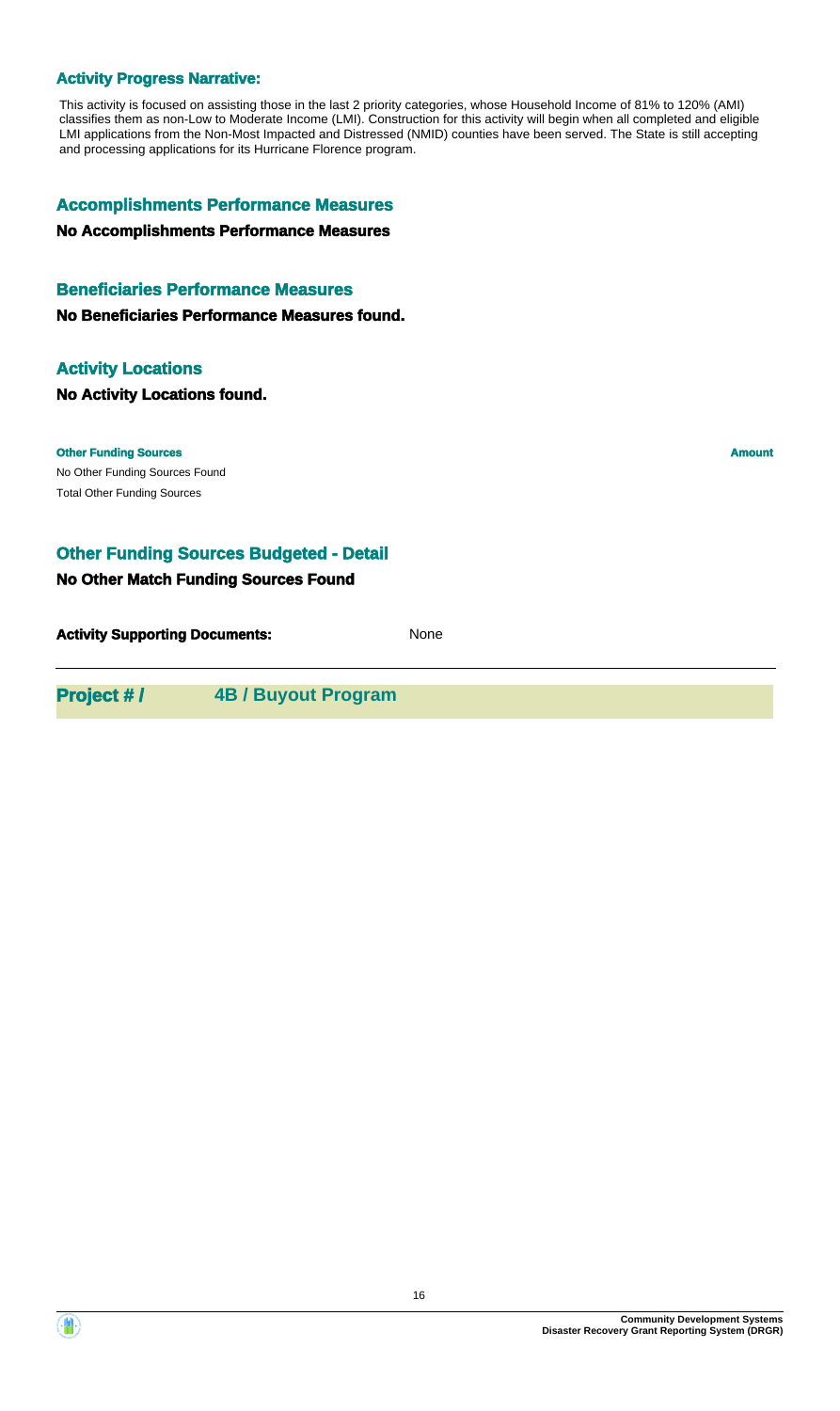**Grantee Activity Number: 4B1BLMI Activity Title: MID LMI Buyout**

# **Activitiy Type:**

Acquisition - buyout of residential properties **Exercise Server Way** 

#### **Project Number:**

4B

**Projected Start Date:** 12/14/2020

**Benefit Type:** Direct ( Person )

**National Objective:**

**Activity Status: Projected End Date: Completed Activity Actual End Date:** 12/14/2026 **Project Title:** Buyout Program

#### **Responsible Organization:**

Low/Mod Buyout **South Carolina Office of Resilience** 

| <b>Overall</b>                                 | Apr 1 thru Jun 30, 2021 To Date |                |
|------------------------------------------------|---------------------------------|----------------|
| <b>Total Projected Budget from All Sources</b> | \$0.00                          | \$7,000,000.00 |
| <b>Total Budget</b>                            | \$0.00                          | \$7,000,000.00 |
| <b>Total Obligated</b>                         | \$0.00                          | \$0.00         |
| <b>Total Funds Drawdown</b>                    | \$0.00                          | \$0.00         |
| <b>Program Funds Drawdown</b>                  | \$0.00                          | \$0.00         |
| <b>Program Income Drawdown</b>                 | \$0.00                          | \$0.00         |
| <b>Program Income Received</b>                 | \$0.00                          | \$0.00         |
| <b>Total Funds Expended</b>                    | \$0.00                          | \$0.00         |
| South Carolina Office of Resilience            | \$0.00                          | \$0.00         |
| <b>Most Impacted and Distressed Expended</b>   | \$0.00                          | \$0.00         |

#### **Activity Description:**

Due to a lack of flood maps or topographic changes, a significant number of homes were developed in what is now identified as the flood plain. Additionally, Hurricane Florence's severe winds, rains, and related flooding damaged some homes to be beyond the homeowner's ability to self-recover. While some citizens are able to, at great cost, elevate their home or mitigate their flood and storm risk; many, including the LMI community, face difficulty in storm proofing their homes or recovering from flood and storm damage. Furthermore, the homeowner faces great difficulty in selling their property at its pre-disaster worth in order to move to an area with a reduced flood risk.

The buyout program, which has seen great success in other cities and states, seeks to achieve two main objectives. First, it seeks to alleviate homeowners that are unable to self-recover from damage from Hurricane Florence by buying out their property at fair market value. This will allow the bought-out homeowners to move to an area with a reduced flood risk. Additionally, LMI homeowners will be eligible for an LMI housing incentive to assist homeowners in relocating to a new residence. Non-LMI homeowners may be eligible for a moving expense incentive as well. The purpose of these incentives is to allow homeowners the ability to relocate to an area with a reduced risk of flooding while not being made worse off financially or in terms of housing quality by participating in the program. Second, once the houses are bought out, the State will demolish the homes and transform the land into open greenspace, recreation areas, or managed wetlands. This will assist the nearby community, as it increases the absorption of the nearby watershed and helps protect neighboring buildings. Once demolished, a covenant will be tied to the land that prevents any non-recreational future development. After completion, the land will be transferred to either local government, non-profit organizations, or other entities.

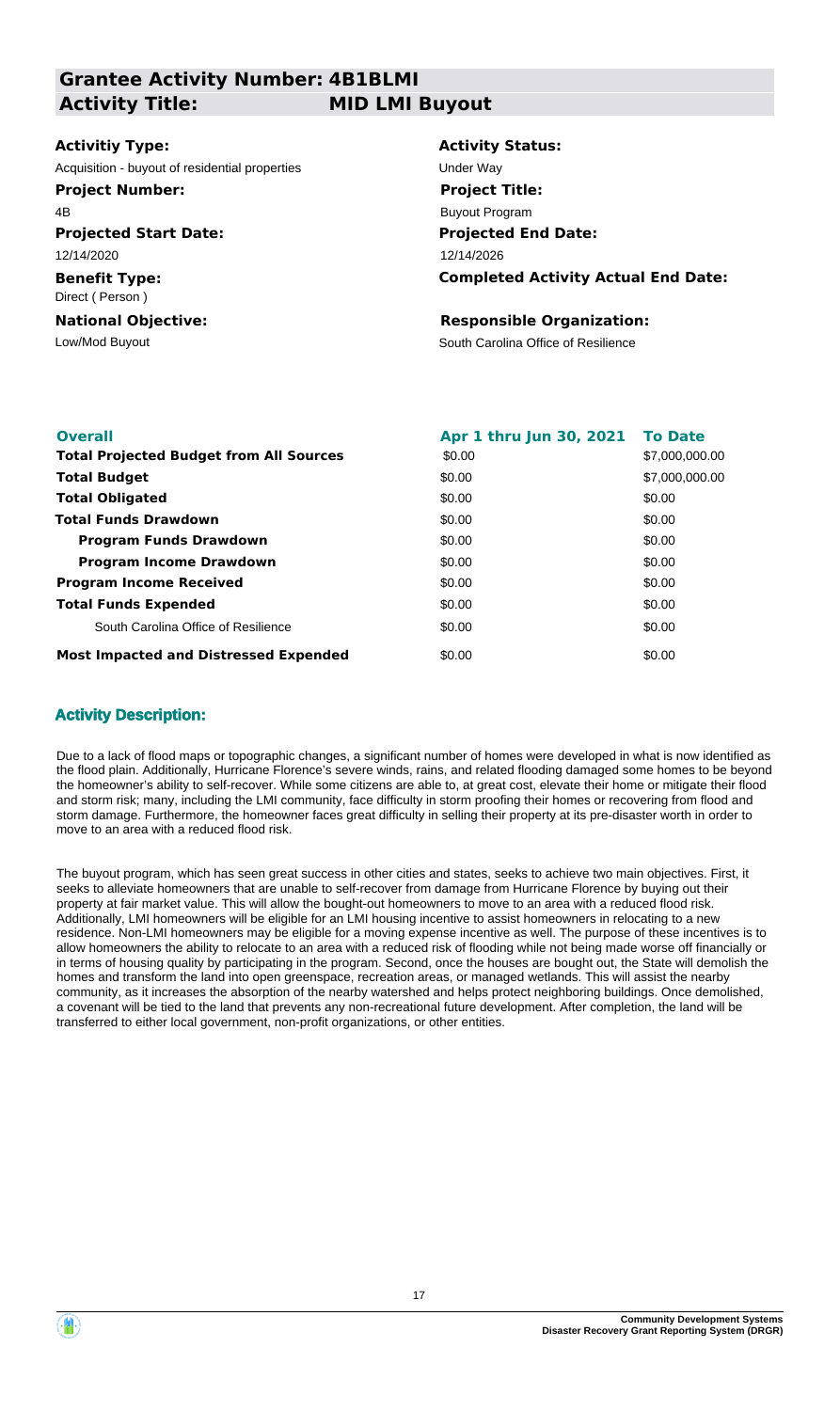This Buyout activity solely focuses on the LMI community.

#### **Location Description:**

The Buyout Activity will only be carried out in the MID counties of Dillon, Horry, and Marion.

#### **Activity Progress Narrative:**

During this quarter, the State focused on administering its program intake process. The Buyout Program will offer, when applicable and feasible, applicants living in the 100 year flood plain within the Most Impacted and Distressed Counties the choice to participate in the Buyout Program instead of the Housing Rehabilitation program. As of June 30th, 38 applicants have been identified as potential households that would be eligible for Buyout offers. This activity will solely focus on Home Buyouts for Low to Moderate Income (LMI) applicants within the Most Impacted and Distressed (MID) counties. Eligible Applicants will be served in order of their Priority status. Additionally, participation within the Buyout program is voluntary and applicants will still have the option to participate in the Single-Family Residential Rehabilitation program if they opt out.

**Accomplishments Performance Measures**

**No Accomplishments Performance Measures**

#### **Beneficiaries Performance Measures**

**No Beneficiaries Performance Measures found.**

#### **Activity Locations**

**No Activity Locations found.**

#### **Other Funding Sources Amount**

No Other Funding Sources Found Total Other Funding Sources

#### **Other Funding Sources Budgeted - Detail**

#### **No Other Match Funding Sources Found**

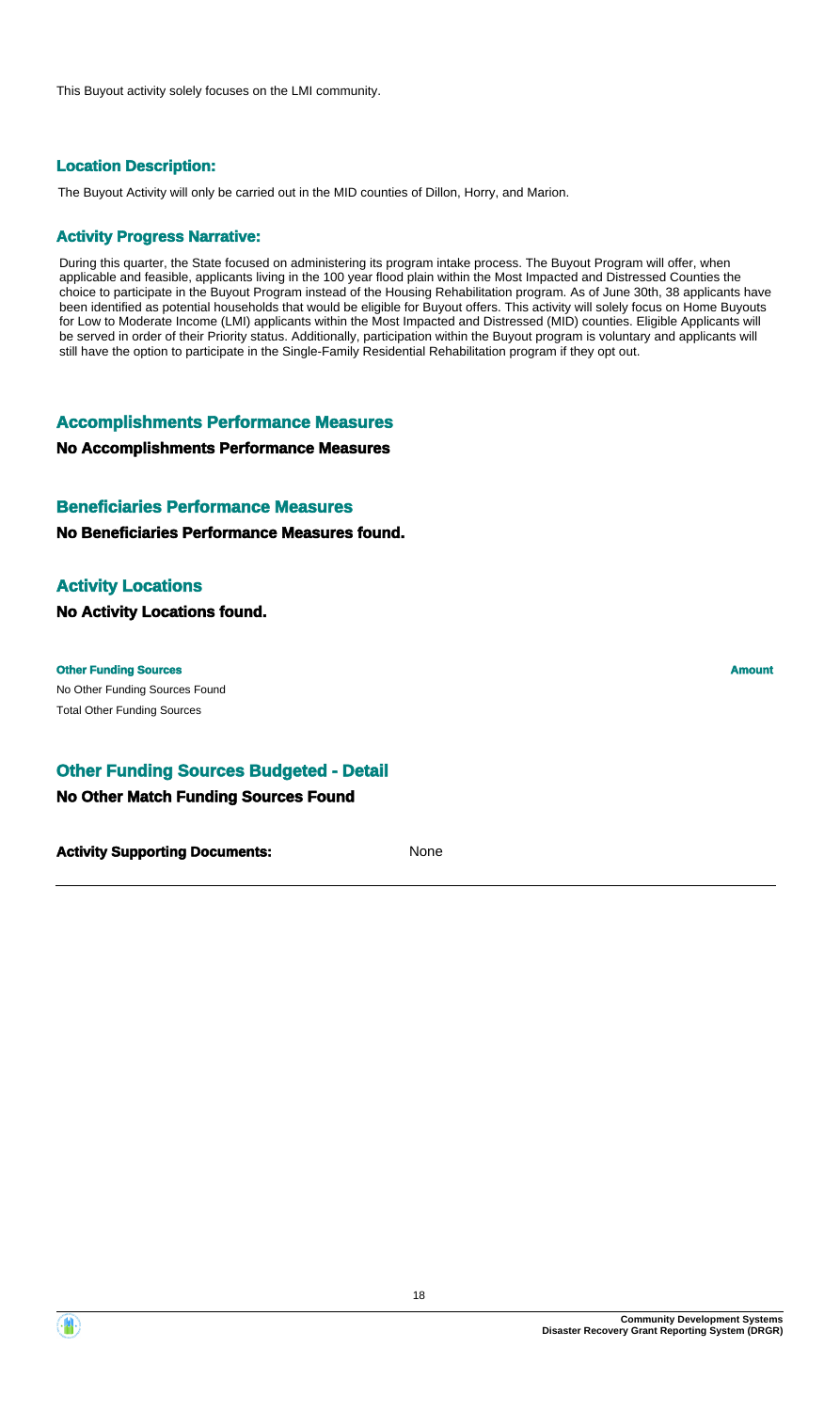**Grantee Activity Number: 4B2BUN Projected Start Date: Benefit Type:** Urgent Need **South Carolina Office of Resilience National Objective: Activity Status: Projected End Date: Completed Activity Actual End Date: Activitiy Type:** 12/14/2026 12/14/2020 Direct ( Person ) **Responsible Organization:** Acquisition - buyout of residential properties **Exercise Server Way Activity Title: MID Urgent Need Buyout Project Number:** 4B **Project Title:** Buyout Program

| <b>Overall</b>                                 | Apr 1 thru Jun 30, 2021 To Date |                |
|------------------------------------------------|---------------------------------|----------------|
| <b>Total Projected Budget from All Sources</b> | \$0.00                          | \$3,000,000.00 |
| <b>Total Budget</b>                            | \$0.00                          | \$3,000,000.00 |
| <b>Total Obligated</b>                         | \$0.00                          | \$0.00         |
| <b>Total Funds Drawdown</b>                    | \$0.00                          | \$0.00         |
| <b>Program Funds Drawdown</b>                  | \$0.00                          | \$0.00         |
| <b>Program Income Drawdown</b>                 | \$0.00                          | \$0.00         |
| <b>Program Income Received</b>                 | \$0.00                          | \$0.00         |
| <b>Total Funds Expended</b>                    | \$0.00                          | \$0.00         |
| South Carolina Office of Resilience            | \$0.00                          | \$0.00         |
| <b>Most Impacted and Distressed Expended</b>   | \$0.00                          | \$0.00         |

#### **Activity Description:**

Due to a lack of flood maps or topographic changes, a significant number of homes were developed in what is now identified as the flood plain. Additionally, Hurricane Florence's severe winds, rains, and related flooding damaged some homes to be beyond the homeowner's ability to self-recover. While some citizens are able to, at great cost, elevate their home or mitigate their flood and storm risk; many, including the LMI community, face difficulty in storm proofing their homes or recovering from flood and storm damage. Furthermore, the homeowner faces great difficulty in selling their property at its pre-disaster worth in order to move to an area with a reduced flood risk.

The buyout program, which has seen great success in other cities and states, seeks to achieve two main objectives. First, it seeks to alleviate homeowners that are unable to self-recover from damage from Hurricane Florence by buying out their property at fair market value. This will allow the bought-out homeowners to move to an area with a reduced flood risk. Additionally, LMI homeowners will be eligible for an LMI housing incentive to assist homeowners in relocating to a new residence. Non-LMI homeowners may be eligible for a moving expense incentive as well. The purpose of these incentives is to allow homeowners the ability to relocate to an area with a reduced risk of flooding while not being made worse off financially or in terms of housing quality by participating in the program. Second, once the houses are bought out, the State will demolish the homes and transform the land into open greenspace, recreation areas, or managed wetlands. This will assist the nearby community, as it increases the absorption of the nearby watershed and helps protect neighboring buildings. Once demolished, a covenant will be tied to the land that prevents any non-recreational future development. After completion, the land will be transferred to either local government, non-profit organizations, or other entities.

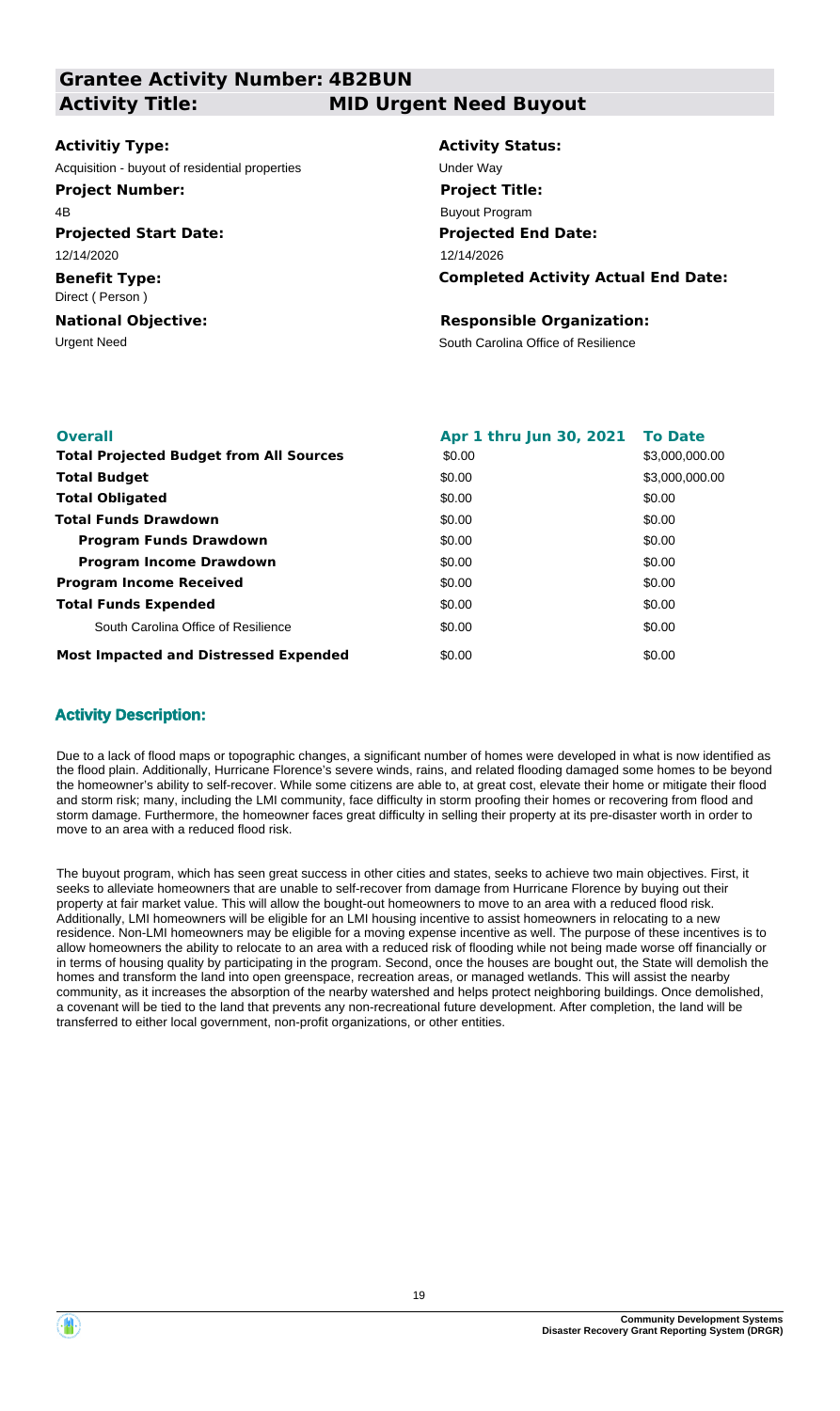This Buyout activity solely focuses on Non-LMI applicants displaying Urgent Need that qualify for the program.

#### **Location Description:**

#### **Activity Progress Narrative:**

During this quarter, the State focused on administering its program intake process. The Buyout Program will offer, when applicable and feasible, applicants living in the 100 year flood plain within the Most Impacted and Distressed Counties the choice to participate in the Buyout Program instead of the Housing Rehabilitation program. As of June 30th, 38 applicants have been identified as potential households that would be eligible for Buyout offers. This activity will solely focus on Home Buyouts for Non-Low to Moderate Income (Non-LMI) applicants whose Household Income ranges from 81-120% of the AMI within the Most Impacted and Distressed (MID) counties. Eligible Applicants will be served in order of their Priority status. Additionally, participation within the Buyout program is voluntary and applicants will still have the option to participate in the Single-Family Residential Rehabilitation program if they opt out.

#### **Accomplishments Performance Measures**

#### **No Accomplishments Performance Measures**

#### **Beneficiaries Performance Measures**

#### **No Beneficiaries Performance Measures found.**

#### **Activity Locations**

**No Activity Locations found.**

#### **Other Funding Sources Amount Amount Amount Amount Amount Amount Amount**

No Other Funding Sources Found Total Other Funding Sources

#### **Other Funding Sources Budgeted - Detail**

#### **No Other Match Funding Sources Found**

**Activity Supporting Documents:** None

### **Project # / 5R / Affordable Rental Program**



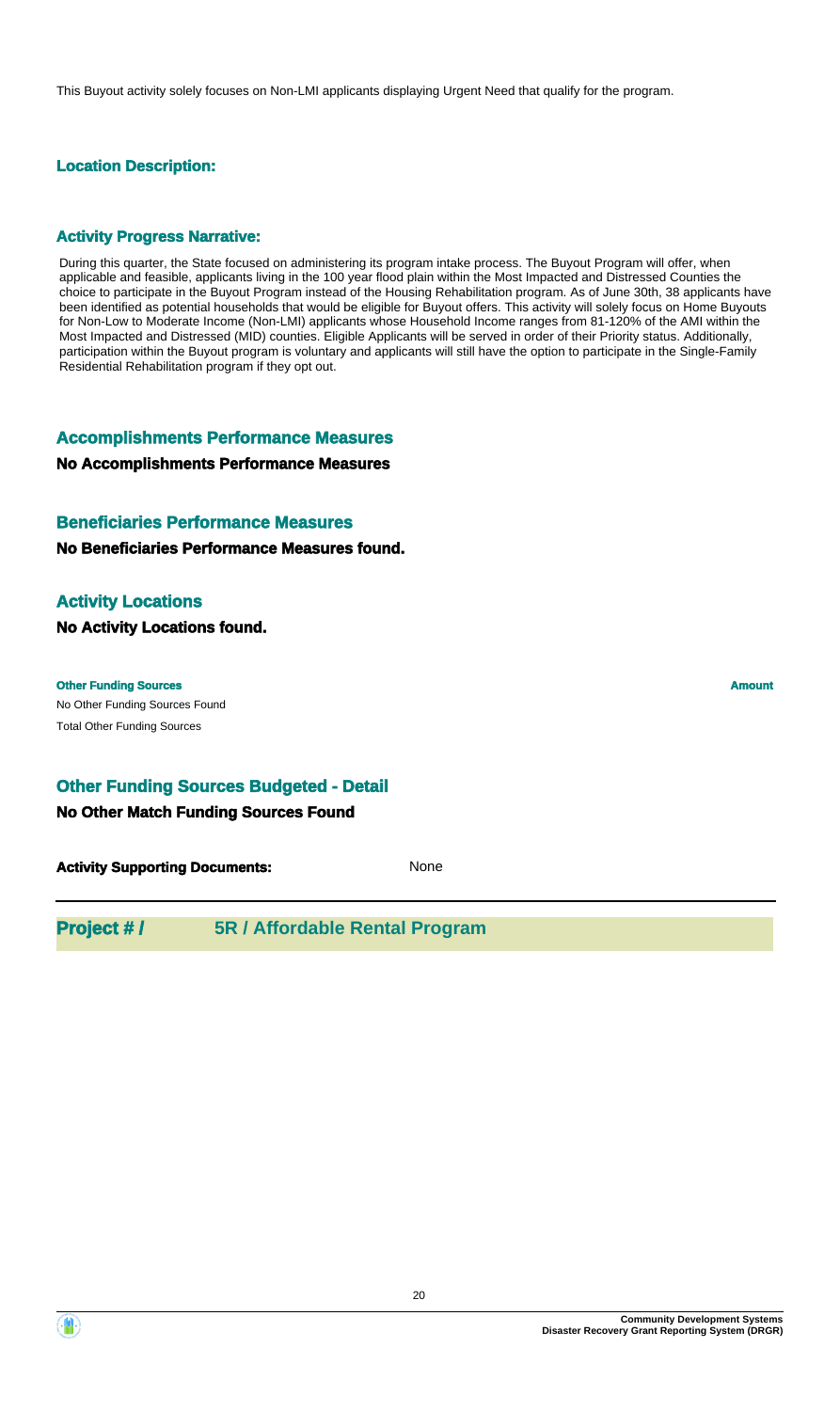| <b>Grantee Activity Number: 5R1MID</b>                  |                                            |  |  |
|---------------------------------------------------------|--------------------------------------------|--|--|
| <b>Activity Title:</b>                                  | <b>MID Affordable Rental Program</b>       |  |  |
|                                                         |                                            |  |  |
| <b>Activitiy Type:</b>                                  | <b>Activity Status:</b>                    |  |  |
| Rehabilitation/reconstruction of residential structures | Under Way                                  |  |  |
| <b>Project Number:</b>                                  | <b>Project Title:</b>                      |  |  |
| 5R                                                      | Affordable Rental Program                  |  |  |
| <b>Projected Start Date:</b>                            | <b>Projected End Date:</b>                 |  |  |
| 12/14/2020                                              | 12/14/2026                                 |  |  |
| <b>Benefit Type:</b><br>Direct (HouseHold)              | <b>Completed Activity Actual End Date:</b> |  |  |
| <b>National Objective:</b>                              | <b>Responsible Organization:</b>           |  |  |
| Low/Mod-Income Housing                                  | South Carolina Office of Resilience        |  |  |
|                                                         |                                            |  |  |
|                                                         |                                            |  |  |

| <b>Overall</b>                                 | Apr 1 thru Jun 30, 2021 To Date |              |
|------------------------------------------------|---------------------------------|--------------|
| <b>Total Projected Budget from All Sources</b> | \$0.00                          | \$741,879.10 |
| <b>Total Budget</b>                            | \$0.00                          | \$741.879.10 |
| <b>Total Obligated</b>                         | \$0.00                          | \$0.00       |
| <b>Total Funds Drawdown</b>                    | \$0.00                          | \$0.00       |
| <b>Program Funds Drawdown</b>                  | \$0.00                          | \$0.00       |
| <b>Program Income Drawdown</b>                 | \$0.00                          | \$0.00       |
| <b>Program Income Received</b>                 | \$0.00                          | \$0.00       |
| <b>Total Funds Expended</b>                    | \$0.00                          | \$0.00       |
| South Carolina Office of Resilience            | \$0.00                          | \$0.00       |
| <b>Most Impacted and Distressed Expended</b>   | \$0.00                          | \$0.00       |

#### **Activity Description:**

The South Carolina Office of Resilience's Disaster Recovery Office's (SCDRO) Affordable Rental Program seeks to repair and restore the availability of affordable rental stock in the areas strongly impacted by Hurricane Florence. The program will provide up to \$50,000 in construction services to rental property owners for eligible activities including the rehabilitation and associated improvements, such as energy efficiency and resilience activities, of vacant single-family stick-built rental properties. Once construction is finished, the property owner will be required to lease the unit only to Low to Moderate Income (LMI) households that earn 80% or less of the Area Median Income. The rehabilitated rental property will also be required to adhere to the HUD HOME rent limits for 5 years.

#### **Location Description:**

This activity will focus solely on the Most Impacted and Distressed Counties of Dillon, Horry, and Marion.

#### **Activity Progress Narrative:**

During this quarter, the State focused on running program intake and meeting pre-construction requirements. Program intake will continue to run into Quarter 3 2021. Applications received will be reviewed for eligibility and duplication of benefits funds. The program will provide up to \$50,000 in construction service to rental owners for rehabilitation and associated improvements of single-family stick-built rental properties. Property owner applicants will be required to rent out the homes only to the Low to Moderate Income (LMI) Community, which are households earning 80% or less of the Area Median Income. All rentals must comply with the HUD Home

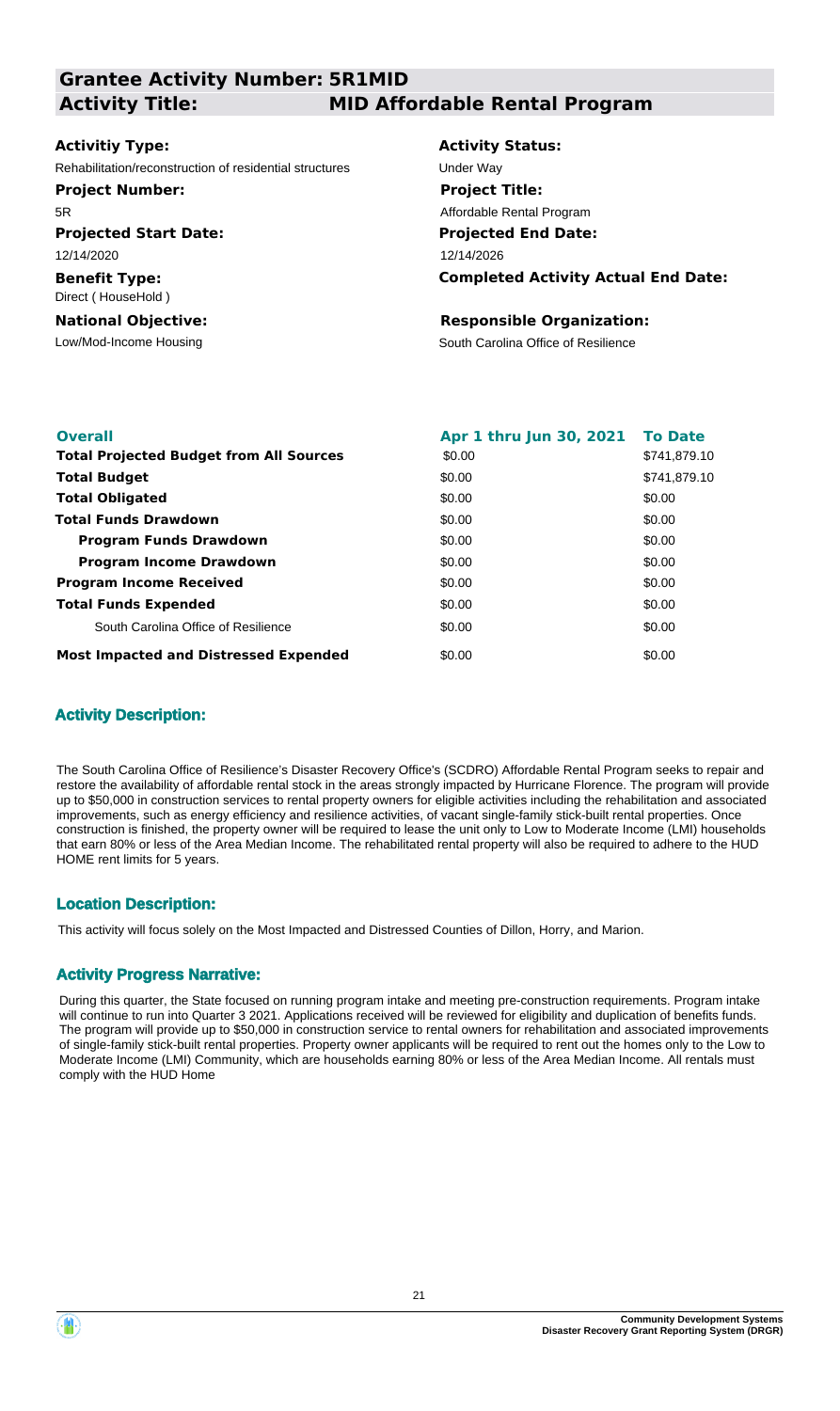rent limits for a five year affordability period. This activity will solely focus on Affordable Rental Rehabilitations in the Most Impacted and Distressed (MID) areas.

#### **Accomplishments Performance Measures**

#### **No Accomplishments Performance Measures**

#### **Beneficiaries Performance Measures**

**No Beneficiaries Performance Measures found.**

#### **Activity Locations**

**No Activity Locations found.**

#### **Other Funding Sources Amount**

No Other Funding Sources Found Total Other Funding Sources

#### **Other Funding Sources Budgeted - Detail**

#### **No Other Match Funding Sources Found**

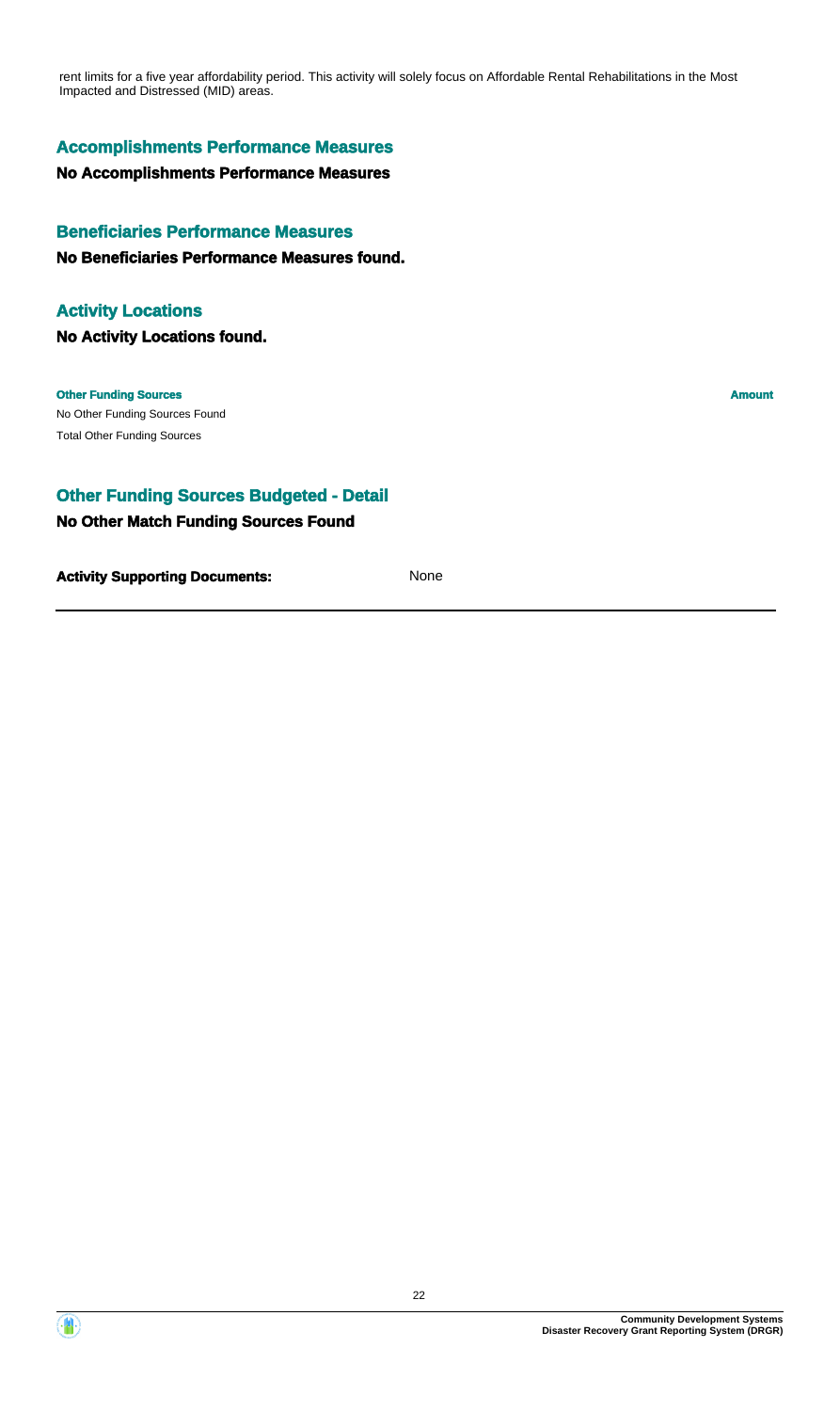| <b>Grantee Activity Number: 5R2NMID</b>                 |                                            |
|---------------------------------------------------------|--------------------------------------------|
| <b>Activity Title:</b>                                  | <b>NMID Affordable Rental Program</b>      |
|                                                         |                                            |
| <b>Activitiy Type:</b>                                  | <b>Activity Status:</b>                    |
| Rehabilitation/reconstruction of residential structures | Under Way                                  |
| <b>Project Number:</b>                                  | <b>Project Title:</b>                      |
| 5R                                                      | Affordable Rental Program                  |
| <b>Projected Start Date:</b>                            | <b>Projected End Date:</b>                 |
| 12/14/2020                                              | 12/14/2026                                 |
| <b>Benefit Type:</b><br>Direct (HouseHold)              | <b>Completed Activity Actual End Date:</b> |
| <b>National Objective:</b>                              | <b>Responsible Organization:</b>           |
| Low/Mod-Income Housing                                  | South Carolina Office of Resilience        |
|                                                         |                                            |
|                                                         |                                            |

| <b>Overall</b>                                 | Apr 1 thru Jun 30, 2021 To Date |              |
|------------------------------------------------|---------------------------------|--------------|
| <b>Total Projected Budget from All Sources</b> | \$0.00                          | \$258,120.90 |
| <b>Total Budget</b>                            | \$0.00                          | \$258,120.90 |
| <b>Total Obligated</b>                         | \$0.00                          | \$0.00       |
| <b>Total Funds Drawdown</b>                    | \$0.00                          | \$0.00       |
| <b>Program Funds Drawdown</b>                  | \$0.00                          | \$0.00       |
| <b>Program Income Drawdown</b>                 | \$0.00                          | \$0.00       |
| <b>Program Income Received</b>                 | \$0.00                          | \$0.00       |
| <b>Total Funds Expended</b>                    | \$0.00                          | \$0.00       |
| South Carolina Office of Resilience            | \$0.00                          | \$0.00       |
| <b>Most Impacted and Distressed Expended</b>   | \$0.00                          | \$0.00       |

#### **Activity Description:**

The South Carolina Office of Resilience's Disaster Recovery Office's (SCDRO) Affordable Rental Program seeks to repair and restore the availability of affordable rental stock in the areas strongly impacted by Hurricane Florence. The program will provide up to \$50,000 in construction services to rental property owners for eligible activities including the rehabilitation and associated improvements, such as energy efficiency and resilience activities, of vacant single-family stick-built rental properties. Once construction is finished, the property owner will be required to lease the unit only to Low to Moderate Income (LMI) households that earn 80% or less of the Area Median Income. The rehabilitated rental property will also be required to adhere to the HUD HOME rent limits for 5 years.

#### **Location Description:**

This activity will focus solely on the Non-Most Impacted and Distressed Counties of Chesterfield, Darlington, Florence, Georgetown, and Marlboro.

#### **Activity Progress Narrative:**

During this quarter, the State focused on running program intake and meeting pre-construction requirements. Program intake will continue to run into Quarter 3 2021. Applications received will be reviewed for eligibility and duplication of benefits funds. The program will provide up to \$50,000 in construction service to rental owners for rehabilitation and associated improvements of single-family stick-built rental properties. Property owner